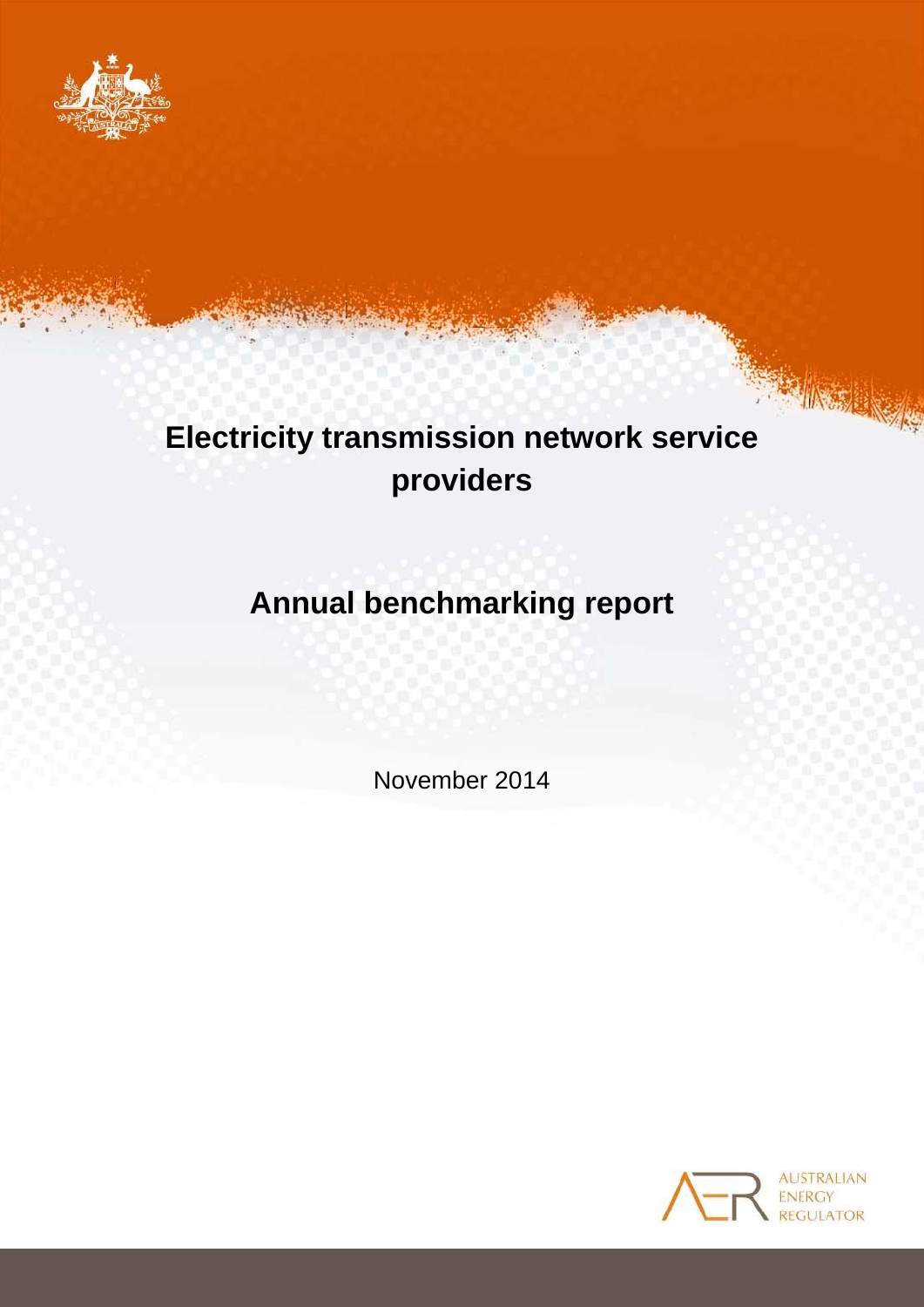© Commonwealth of Australia 2014

This work is copyright. In addition to any use permitted under the Copyright Act 1968, all material contained within this work is provided under a Creative Commons Attribution 3.0 Australia licence, with the exception of:

- the Commonwealth Coat of Arms
- the ACCC and AER logos
- any illustration, diagram, photograph or graphic over which the Australian Competition and Consumer Commission does not hold copyright, but which may be part of or contained within this publication.

The details of the relevant licence conditions are available on the Creative Commons website, as is the full legal code for the CC BY 3.0 AU licence.

Requests and inquiries concerning reproduction and rights should be addressed to the Director, Corporate Communications, ACCC, GPO Box 3131, Canberra ACT 2601, or [publishing.unit@accc.gov.au](mailto:publishing.unit@accc.gov.au) .

Inquiries about this decision should be addressed to:

Australian Energy Regulator GPO Box 520 Melbourne Vic 3001 Tel: (03) 9290 1444 Fax: (03) 9290 1457 Email: [AERInquiry@aer.gov.au](mailto:AERInquiry@aer.gov.au)

AER reference: 54669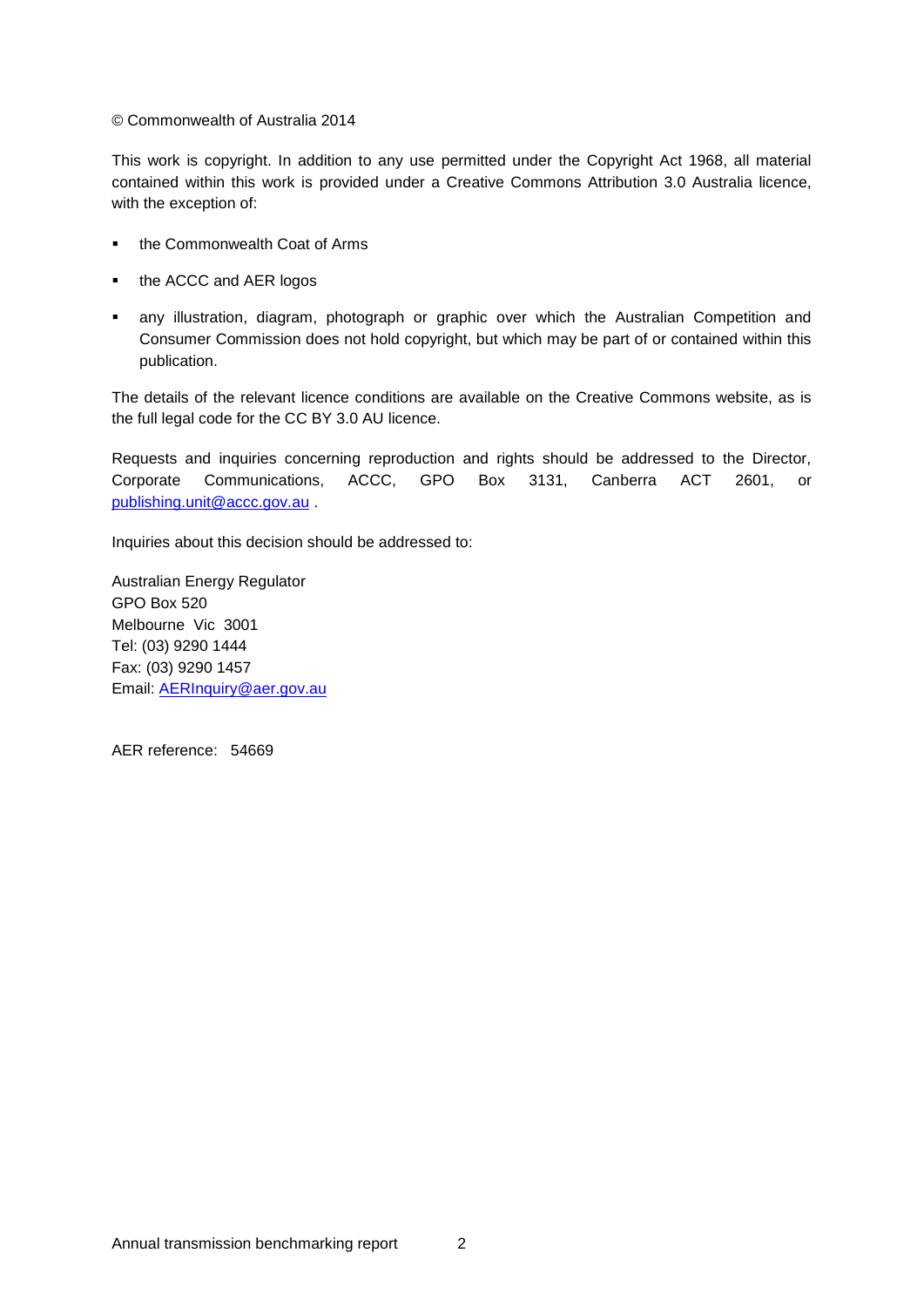## <span id="page-2-0"></span>**Shortened forms**

| <b>Shortened term</b> | <b>Full title</b>                      |
|-----------------------|----------------------------------------|
| <b>AEMC</b>           | Australian Energy Market Commission    |
| <b>AEMO</b>           | Australian Energy Market Operator      |
| AER                   | Australian Energy Regulator            |
| capex                 | Capital expenditure                    |
| <b>MTFP</b>           | Multilateral total factor productivity |
| <b>NEL</b>            | National Electricity Law               |
| <b>NEM</b>            | <b>National Electricity Market</b>     |
| <b>NER</b>            | National Electricity Rules             |
| opex                  | Operating expenditure                  |
| <b>PPI</b>            | Partial performance indicator          |
| <b>RAB</b>            | Regulatory asset base                  |
| <b>TNI</b>            | Transmission node identifiers          |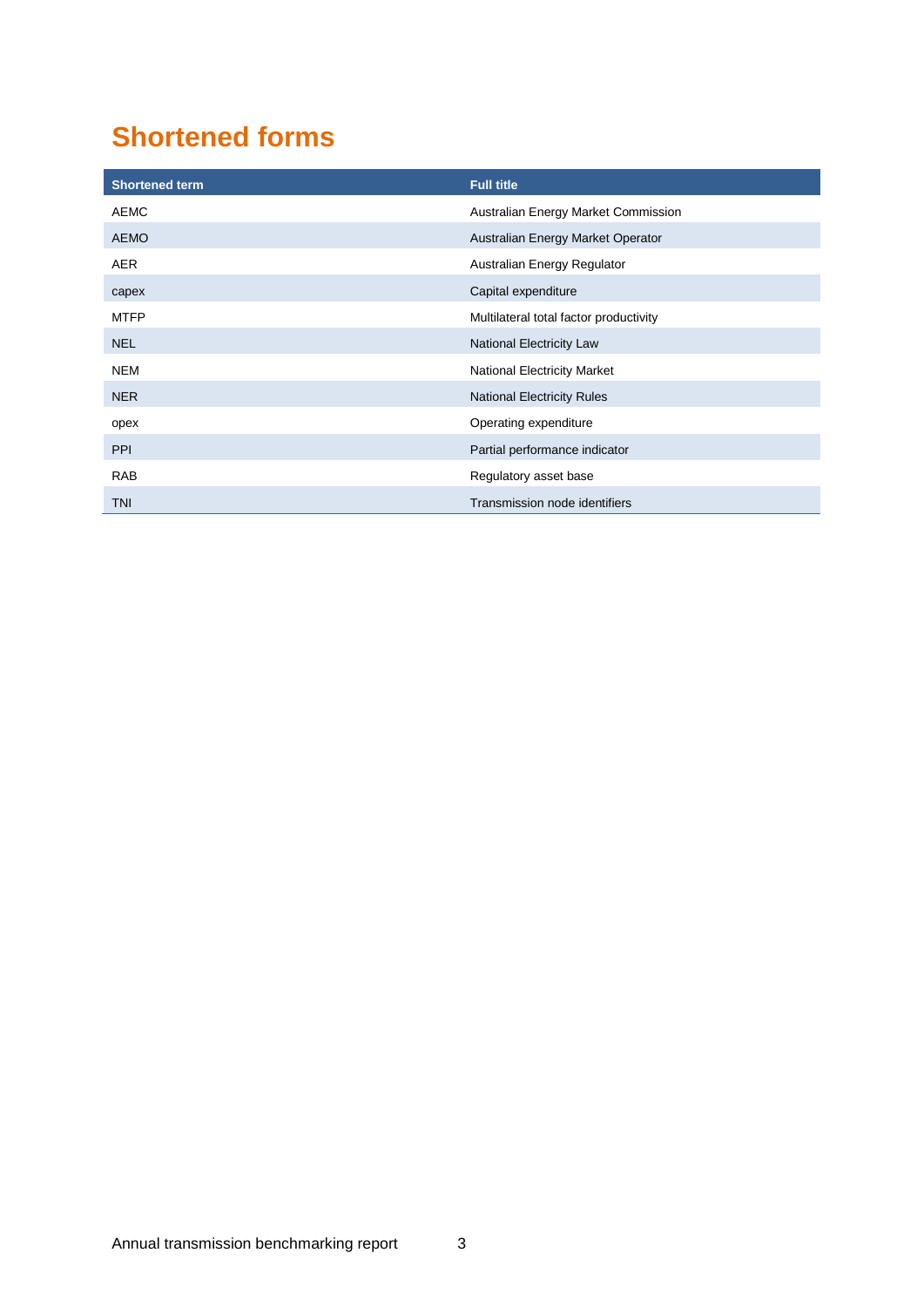## <span id="page-3-0"></span>**Contents**

| $\mathbf 1$  |       |  |  |  |
|--------------|-------|--|--|--|
| 1.1          |       |  |  |  |
| 1.2          |       |  |  |  |
| 1.3          |       |  |  |  |
| 1.4          |       |  |  |  |
|              | 1.4.1 |  |  |  |
| $\mathbf{2}$ |       |  |  |  |
| 2.1          |       |  |  |  |
| 2.2          |       |  |  |  |
|              |       |  |  |  |
|              |       |  |  |  |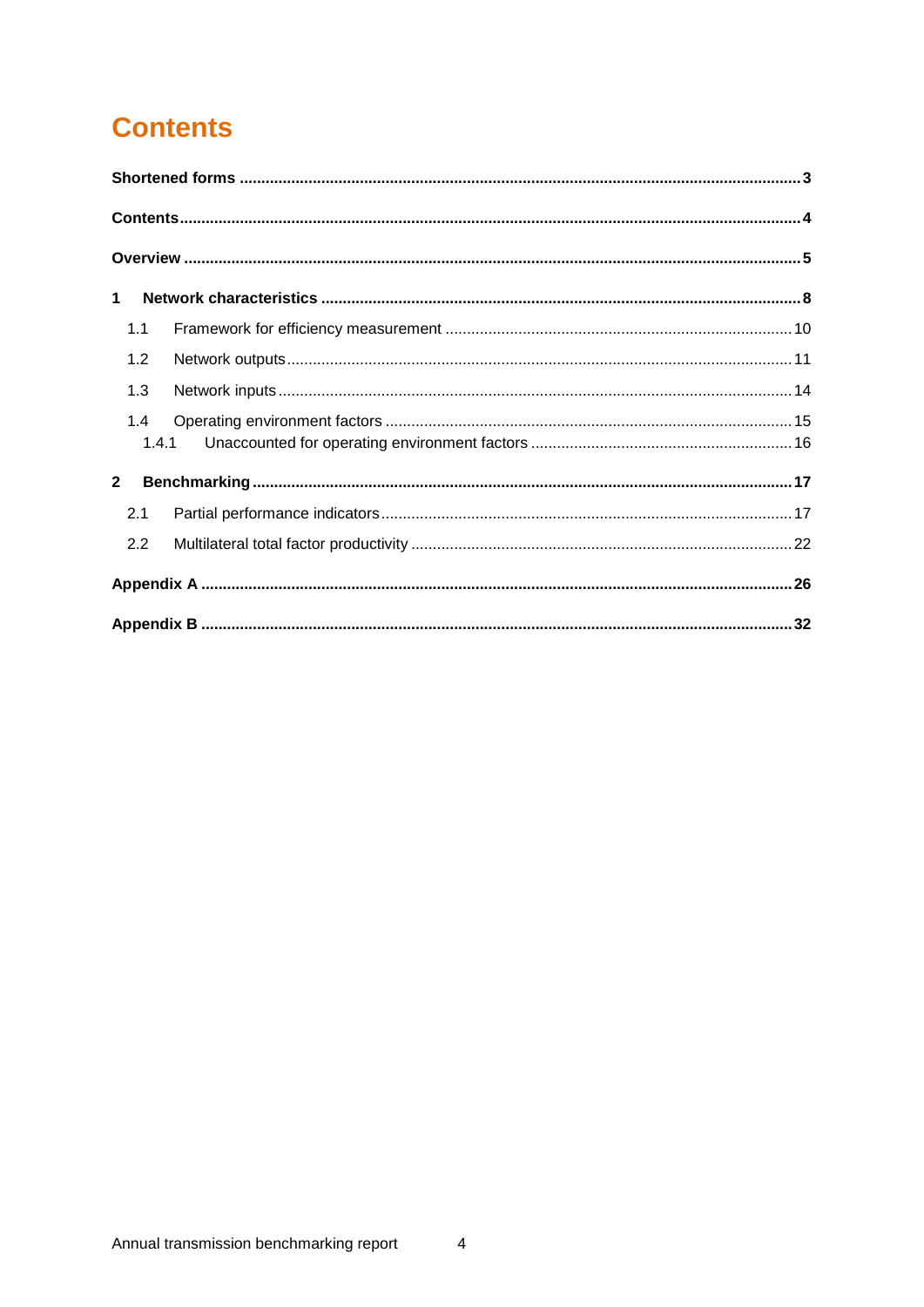## <span id="page-4-0"></span>**Overview**

In this report we (the AER) set out to describe the relative efficiency of electricity transmission networks.<sup>1</sup> In doing this we consider the characteristics of each network, and how their productivity compares at the aggregate level and for each individual output they deliver. The report outlines the framework for our efficiency assessment, and presents the results of two benchmarking techniques, multilateral total factor productivity (MTFP), and partial performance indicators (PPIs).

We are obliged to publish the annual benchmarking report as a result of the recent amendments to the National Electricity Rules (NER) following the Australian Energy Market Commission (AEMC) review of network regulation in 2012. The AEMC intended that the annual benchmarking reports would be a useful tool for stakeholders (including consumers) to engage in the regulatory process and to have better information about the relative performance of regulated networks.<sup>2</sup>

In this report we examine the efficiency of transmission networks overall, unlike our determinations where we examine the efficiency of the transmission networks' forecast opex and capex. We must have regard to the benchmarking analysis presented in this report, as part of our revenue determinations.<sup>3</sup> However, when making our revenue determinations, we are likely to also undertake additional detailed modelling and benchmarking analysis that focuses on the opex and capex of the transmission networks.

The AER has consulted broadly on the benchmarking of electricity transmission networks. We initiated this consultation with a joint ACCC/AER report on benchmarking the capex and opex of energy networks published in 2012. $<sup>4</sup>$  Subsequent to this, in 2013 as part of the Better Regulation</sup> program that followed amendments to the NER, we developed a new benchmarking and information framework.

As part of this work, we considered the data requirements for benchmarking and the application of benchmarking in our regulatory determinations. In doing this we hosted numerous workshops seeking feedback from stakeholders on the data requirements for the benchmarking of electricity networks.

We developed the benchmarking report using the data that we consulted on and collected using regulatory information notices (RINs) after the release of the guidelines. This data has been compiled in accordance with our consistent information requirements and five years of data has been audited by the transmission networks. We have published this data on our website.<sup>5</sup> While no dataset will likely ever be perfect, this data is the most consistent and thoroughly examined dataset of the transmission networks vet assembled in Australia.<sup>6</sup>

As required under the NER we circulated a draft of this report to the transmission networks and other stakeholders in August 2014. In light of comments made by stakeholders we have made some changes to the report.

1

Under clause 6A.31(a) of the National Electricity Rules we are required to publish an annual benchmarking report. The purpose of this report is to describe, in reasonably plain language, the relative efficiency of each Transmission Network Service Provider in providing prescribed transmission services over a 12 month period.

<sup>&</sup>lt;sup>2</sup> AEMC, *Rule determination*, 29 November 2012, p. 108.

 $^{3}$  NER clause 6A.6.6(e)(4), 6A.6.7(e)(4)

<sup>4</sup> ACCC/AER Working Paper Series, *Benchmarking Opex and Capex in Energy Networks*, Working Paper no.6, May 2012. 5

This data is available at[: https://www.aer.gov.au/node/483](https://www.aer.gov.au/node/483)

<sup>&</sup>lt;sup>6</sup> Economic Insights, *Economic benchmarking assessment of operating expenditure for NSW and Tasmanian electricity TNSPs*, November 2014, p. 3.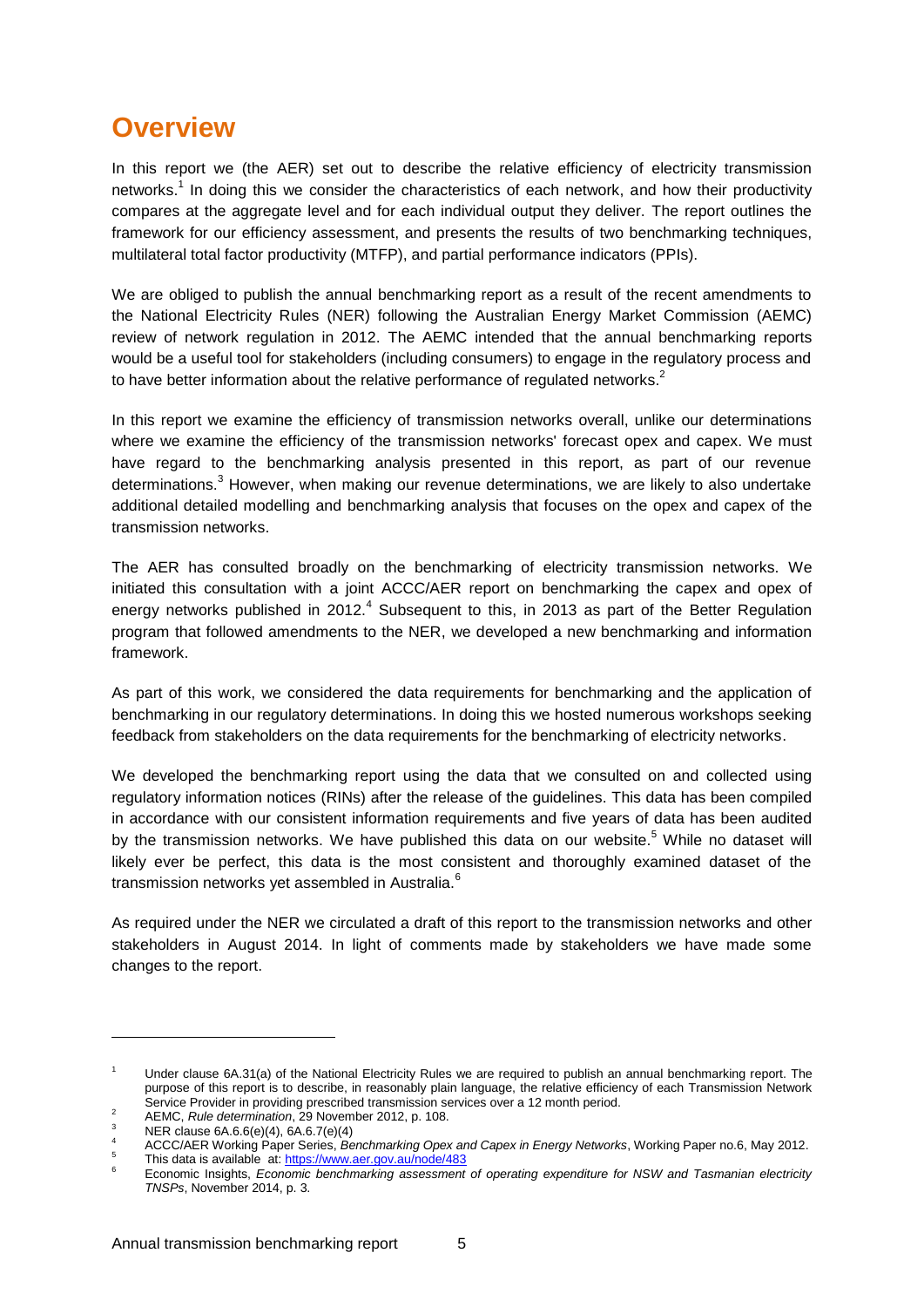Though benchmarking of costs has been undertaken by transmission networks for a number of years whole of business benchmarking of electricity transmission networks is in its relative infancy.<sup>7</sup> Compared to the electricity distribution networks there have not been many whole of business benchmarking studies of transmission networks.

We have not drawn conclusions on the relative efficiency of the transmission networks because the relative rankings observed are currently sensitive to the model specification. MTFP analysis is in its early stage of development in application to transmission networks. Further, there are only a few electricity transmission networks within Australia which makes efficiency comparisons at the aggregate expenditure level difficult. That being said, we consider that the benchmarking analysis presented in this report is reasoned and comprehensive. We have collected data on all major inputs and outputs for transmission businesses, and we consider the data used is robust. The PPIs present expenditure against known drivers, and the MTFP specification by Economic Insights is consistent with established literature.<sup>8</sup>

We are confident we can draw conclusions on the change in transmission networks' productivity over time. Such analysis involves comparing a transmission network's performance with its past performance and thus avoids the complications of benchmarking across networks. [Figure 1](#page-5-0) aggregates the MTFP results into an industry wide measure; it shows that on average, productivity has been declining in across the transmission networks.<sup>9</sup> Productivity has been declining across the sector over the last eight years because overall input use by the transmission networks has outstripped output growth.



#### <span id="page-5-0"></span>**Figure 1 Industry wide input, output and MTFP**

<sup>7</sup> The transmission networks partake in an international transmission operating and maintenance cost study. For instance see: TransGrid, Revenue proposal 2014-2019, May 2014, p. 24.

<sup>8</sup> Economic Insights, *Economic benchmarking assessment of operating expenditure for NSW and Tasmanian electricity TNSPs*, November 2014, pp. 2, 11–12.

 $\alpha$ The drop in industry output in 2009 is attributed to an explosive failure at South Morang Terminal Station and a conductor drop on the Bendigo to Ballarat Line, affecting AusNet Services' network.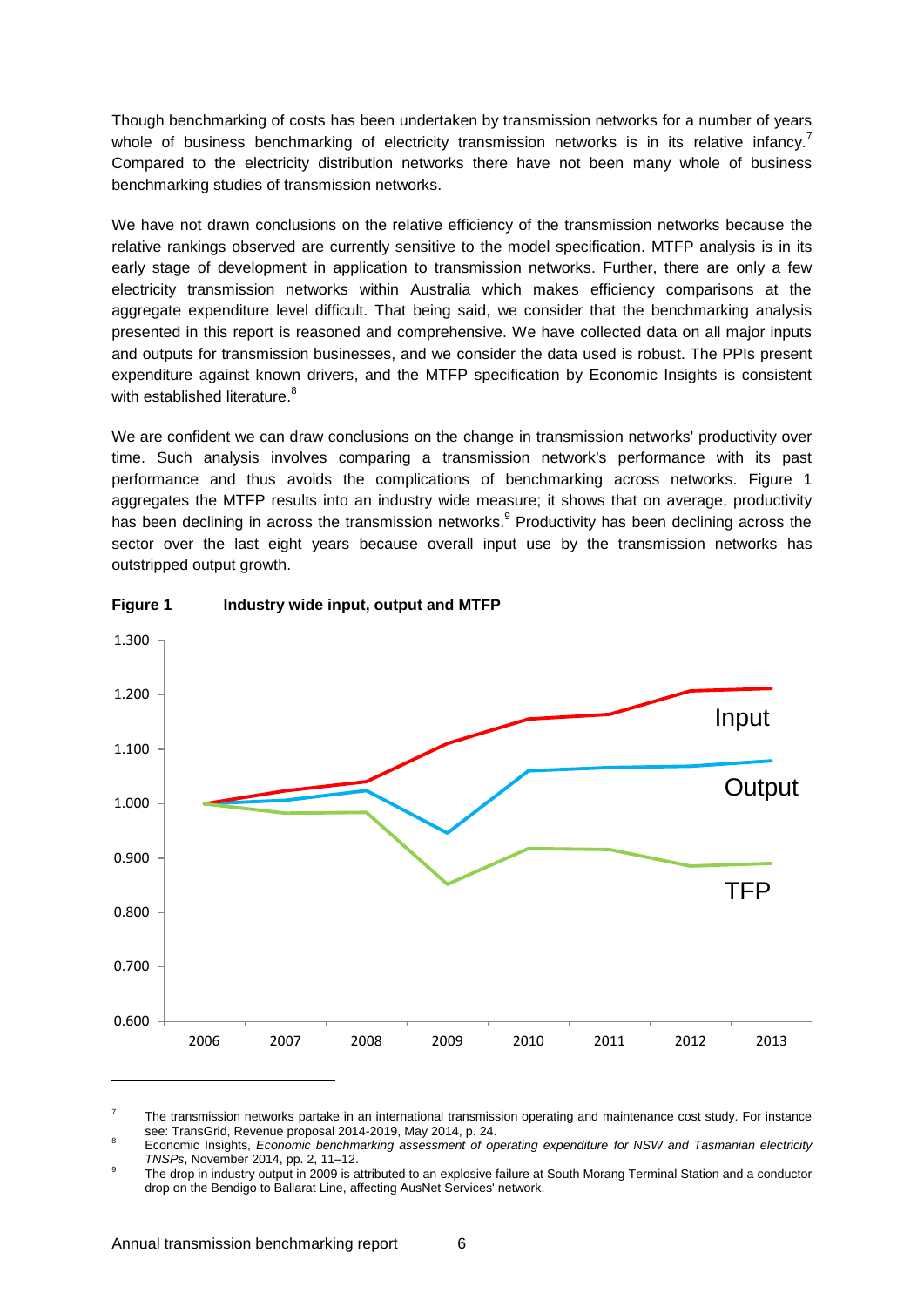The benchmarking provides some insights into the relative efficiency of transmission networks. This benchmarking will also provide a good basis for the further development of transmission benchmarking in consultation with stakeholders.

We are required under the NER to provide a specific analysis focusing on a 12 month period.<sup>10</sup> However, because this is the first time we have presented expenditure benchmarking results, this report focuses on the 2006-2013 period, and the most recent historical year. With results presented over a longer period, stakeholders will gain insight into the transmission networks' current expenditure and productivity trends.

Charges for transmission network services are only part of the electricity prices paid by consumers. As such, the relative performance of each of the transmission networks shown in this report does not necessarily mean that consumers on less productive networks pay more overall. Other components of the electricity market, including the wholesale generation of electricity and the retail component, may lead to price differences. We consider the performance of electricity retailers in a separate report.<sup>11</sup>

1

 $^{10}$  NER clause 6A.31(a)

<sup>11</sup> AER, *Annual report on the performance of the retail energy market 2012–13*, February 2014.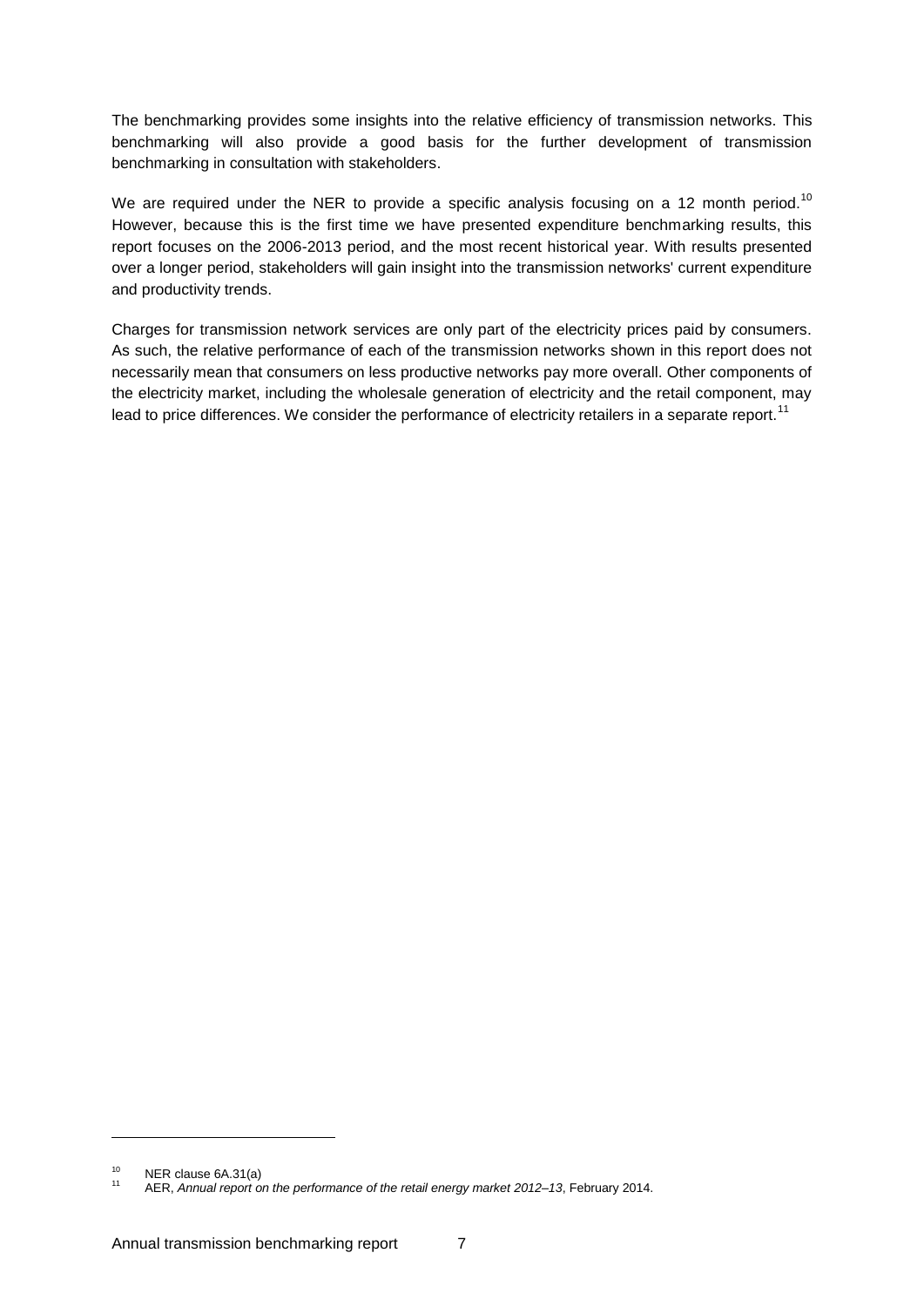## **1 Network characteristics**

<span id="page-7-0"></span>This benchmarking report considers the efficiency of the 5 transmission networks in the National Electricity Market (NEM).<sup>12</sup> The NEM connects electricity generators and customers from Queensland through to New South Wales, the Australian Capital Territory, Victoria, South Australia and Tasmania.





The transmission networks are responsible for transmitting electricity from generators to distribution networks and large electricity customers. They are not responsible for the production of electricity, the distribution of electricity to most customers or sale of electricity. These functions are the responsibility of generators, distributors and retailers respectively.

[Figure 3](#page-8-0) outlines the structure of the national electricity market.

1

<sup>&</sup>lt;sup>12</sup> This does not include interconnector networks or those distribution network service providers that operate subtransmission assets.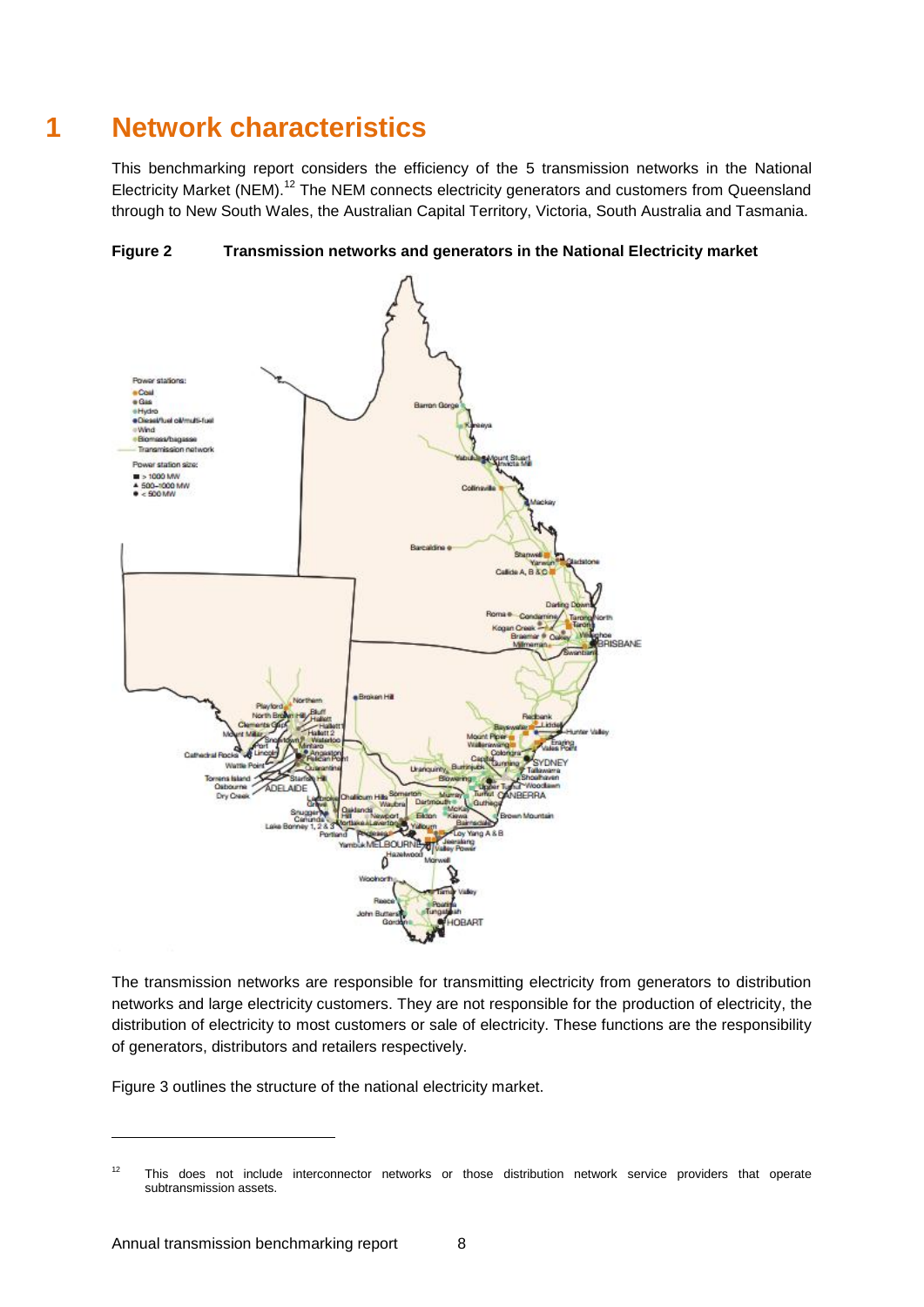#### <span id="page-8-0"></span>**Figure 3 Structure of the national electricity market**



Benchmarking analysis considers the efficiency of a business in using inputs to deliver outputs given the operating environment within which they function. In the following sections we consider the inputs and outputs of transmission networks.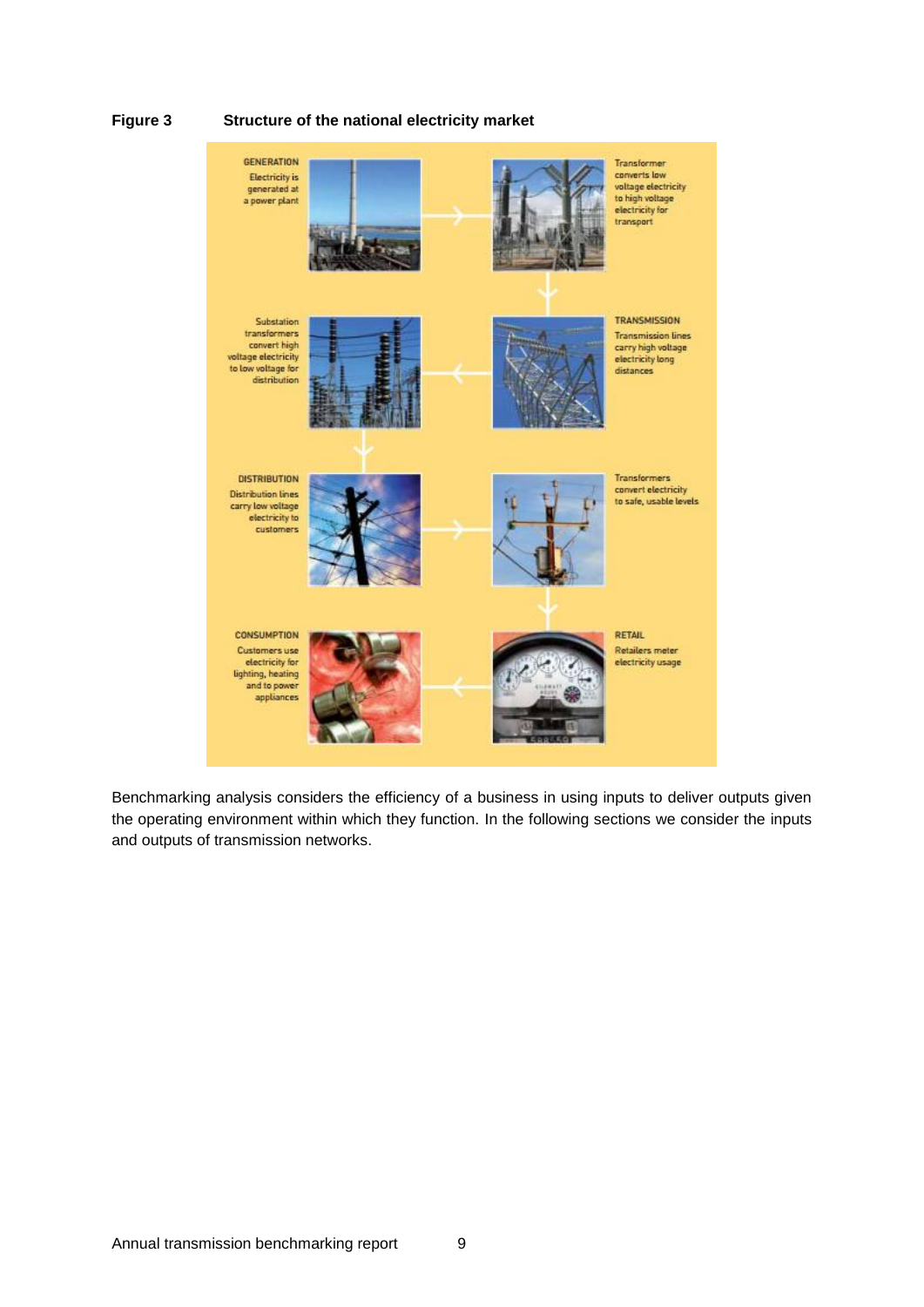## **1.1 Framework for efficiency measurement**

<span id="page-9-0"></span>Our approach to benchmarking measures the efficiency of a business in using inputs to produce outputs by comparing its current performance to its own past performance and to the performance of other NSPs. All transmission networks use a range of inputs to produce the outputs they supply. If the transmission network is not using its inputs as efficiently as possible then there is scope to lower network service costs and, hence, the prices charged to energy consumers, through efficiency improvements.

Many benchmarking techniques compare the quantity of outputs produced to the quantity of inputs used and costs incurred over time and/or across transmission networks.<sup>13</sup> The relationship between outputs, inputs and efficiency measurement is considered in Box 1.

#### **Box 1 Efficiency measurement**

Economic efficiency is achieved when inputs are optimally selected and used in order to deliver outputs that align with customer preferences. Three components of economic efficiency were set out by Hilmer – 'productive efficiency', 'allocative efficiency' and 'dynamic efficiency'.<sup>14</sup>

#### **Productive efficiency**

Productive efficiency is achieved when transmission networks produce their goods and services at least possible cost. To achieve this, transmission networks must be technically efficient (produce the most output possible from the combination of inputs used) while also selecting the lowest cost combination of inputs given prevailing input prices.

#### **Allocative efficiency**

Allocative efficiency is achieved where resources used to produce a set of goods or services are allocated to their highest valued uses (i.e., those that provide the greatest benefit relative to costs). To achieve this, prices of the goods and services of transmission networks must reflect the productive efficient costs of providing those goods and services.

#### **Dynamic efficiency**

-

Dynamic efficiency reflects the need for industries to make timely changes to technology and products in response to changes in consumer tastes and in productive opportunities. Dynamic efficiency is achieved when transmission networks are both productively and allocatively efficient over time.

We consider that the benchmarking techniques in this report primarily assist us in forming a view on the productive efficiency of transmission networks. However measuring productive efficiency will assist us in assessing whether transmission networks are allocatively and dynamically efficient. Measuring productive efficiency will help us determine the efficient prices/revenues for services promoting allocative efficiency. Measuring productive efficiency over time provides an insight into the dynamic efficiency of transmission businesses.

<sup>13</sup> Economic Insights, *Economic Benchmarking of Electricity Network Service Providers Report prepared for Australian Energy Regulator*, 25 June 2013, p. ii.

<sup>14</sup> Independent Inquiry into National Competition Policy (F Hilmer, Chair), *National Competition Policy*, Australian Government Publishing Service, Canberra, 1993.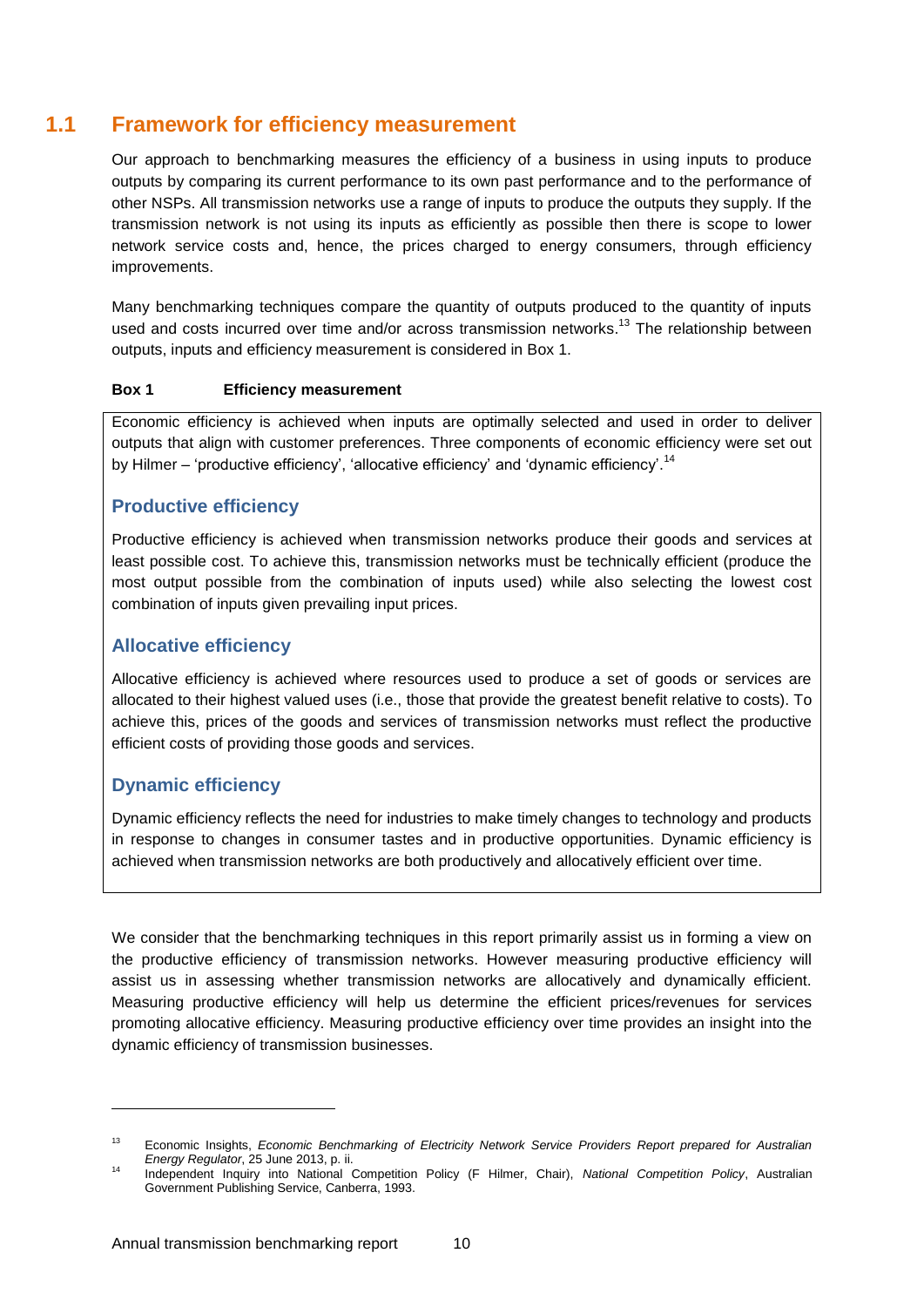The benchmarking metrics used in this report measure relative productivity.<sup>15</sup> The measurement of productive efficiency requires determining a firm's position relative to its industry's technological frontier. A firm's position relative to its industry's technological frontier can be inferred through observation of the relative productivity of firms (usually by assuming the most efficient firms in the sample lie on the efficient frontier).

The inputs and outputs of transmission networks are considered in the following sections. There has been discussion during the development of benchmarking techniques regarding the correct approach to measuring the inputs and outputs of electricity transmission networks. This includes:

- how the measure of services supplied by a transmission network should be construed
- whether line length should be considered an output
- whether maximum demand or network capacity should be used as an output
- how capital should be incorporated into benchmarking analysis

We considered these matters as part of our consultation on the measurement of the inputs and outputs of transmission network in 2013.<sup>16</sup> We have collected and published data that facilitates the measurement of inputs and outputs in accordance with the different approaches. This will allow stakeholders to conduct their own benchmarking analysis, testing different output specifications.<sup>17</sup> We encourage both networks and other stakeholders to do so. Using a common data set for analysing network performance will greatly assist transparency and constructive discussions between the networks and their customers.

### **1.2 Network outputs**

<span id="page-10-0"></span>In efficiency analysis, outputs are generally considered to be all of the goods and services produced by a business. There are many different facets to the outputs provided by transmission networks. Transmission networks transport electricity over long distances from generators to distribution networks and high voltage customers. They build their networks to meet and manage the expected maximum demand of users. They also build their networks to maintain a reliable supply of electricity. The outputs we have considered in our benchmarking analysis are outlined below.

### **Circuit line length**

1

The circuit line length is the length in kilometres of lines, measured as the length of each circuit span between poles and/or towers and underground. This represents the distance over which transmission networks are required to transport electricity between generators and downstream users and varies to

Productivity can be defined as the ratio of aggregate output quantity to aggregate input quantity. Where a firm has one output and one input productivity can be measured as a simple ratio of the input to the output. However, where a firm has multiple outputs and multiple inputs, weights are required to construct and a total output quantity index and a total input quantity index. This allows for the calculation total factor productivity which is the ratio of an output and input index. The output and input indexes are normally weighted by the prices of outputs and inputs (where these prices are can be observed) and should reflect the unit costs of inputs and outputs. Coelli, A Estache, S Perelman, and L Trujillo, *A primer on efficiency measurement for utilities and transport regulators*, World Bank Publications, 2003, pp. 10-11.

<sup>16</sup> For a comprehensive outline of the discussions on input and output measurement see: Economic Insights, *Economic Benchmarking of Electricity Network Service Providers Report prepared for Australian Energy Regulator*, 25 June 2013, pp. 33–71.

<sup>17</sup> This data has been published on our website and is available here:<https://www.aer.gov.au/node/483>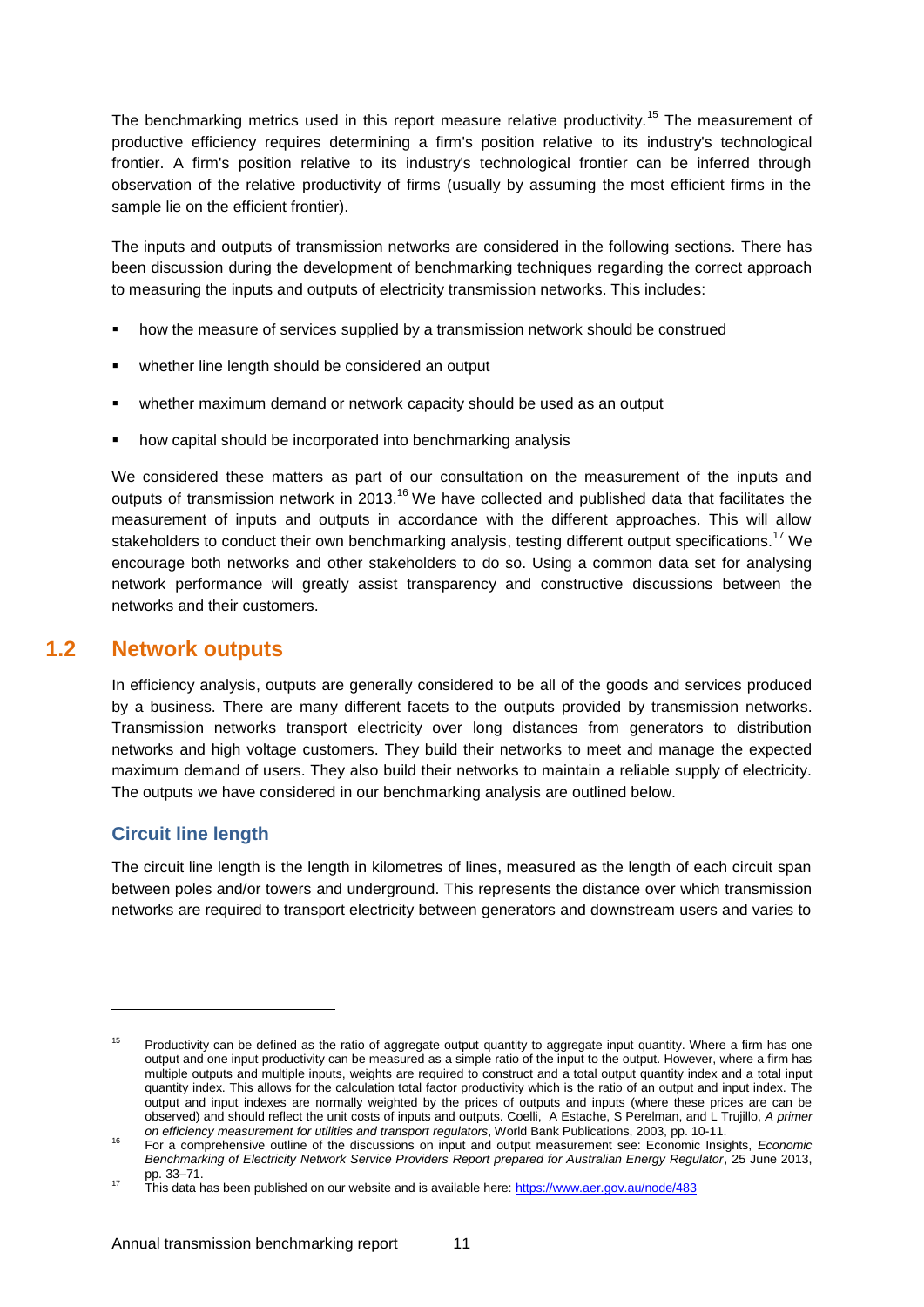route line length as sometimes two circuits are installed on a single transmission tower. We replaced route line with circuit line length as an output metric based on stakeholder feedback.<sup>18</sup>

#### **Energy transported**

Energy transported is the total volume of electricity transported over time through the transmission network, measured in gigawatt hours (GWh).

#### **Maximum demand served**

Maximum demand is the maximum amount of electricity being transported over a transmission network at a point in time. This can be measured in two ways; in terms of coincident maximum demand and non-coincident maximum demand. Coincident maximum is the total demand on the network at a single point in time and non-coincident maximum demand is the summation of the maximum demand on specific network assets. We have adopted the use of non-coincident maximum demand as we consider this better reflects the needs of the consumers that are distributed across the network. 19

#### **Transformer Capacity**

The capacity measure presented is the sum of the capacity of downstream network connections; including large industrial consumers, other TNSPs and distribution network service providers. This reflects the capacity that a transmission network requires to meet the needs of its downstream customers. This aligns with our measure of peak demand which is also measured at downstream connection points.

We received a submission noting that transformer capacity is being applied as an input by Economic Insights in its modelling and as an output by the AER in our PPIs.<sup>20</sup> Because benchmarking of transmission networks is in its infancy, we consider we should be open to presenting a number of possible metrics for benchmarking analysis.

#### **Voltage of entry and exit points**

-

The number of entry and exit points represents the number of points to which a transmission network must connect. We use the summation of the total voltage of transmission node identifiers (TNIs) as the measure of the entry and exit points of the transmission networks.<sup>21</sup> The summation of the voltages of the connection points is required so that the aggregate measure reflects the differing sizes of TNIs across transmission networks. Specifically, higher voltage TNIs will typically require more assets as they will have a higher capacity. The TNIs will not perfectly capture the transmission assets at each entry and exit point.<sup>22</sup> This was raised with us in submissions.<sup>23</sup> However the number of TNIs is the most consistent data that is currently available to us. Further we consider that the summation of

<sup>&</sup>lt;sup>18</sup> Consumer Challenge Panel, Written comments on draft annual transmission benchmarking report, August 2014; Powerlink, *Powerlink feedback - AER draft economic benchmarking report*, August 2014, p. 2.

<sup>19</sup> For instance coincident peak demand can increase at the same time as the non-coincident demand on all individual assets decreases. In this circumstance investment in assets may not be required to manage the increase in peak demand.

<sup>20</sup> Austriana.<br>20 AUSNet Services, Submission to draft annual transmission benchmarking report, August 2014, p. 6.<br>21 AEMO USS transmission pode identifiers to ople ulate transmission locate. See: AEMO List

<sup>21</sup> AEMO uses transmission node identifiers to calculate transmission losses. See: AEMO, *List of NEM regions and marginal loss factors for the 2014-15 financial year*, 5 June 2014, p. 7.

<sup>&</sup>lt;sup>22</sup> There may be variation in the capital stock related to TNI depending on the number and configuration of connections the TNI supplies. The number of connections supplied by a TNI will vary. Further the delineation between the distribution and transmission component of a TNI will differ.

<sup>23</sup> Consumer Challenge Panel, Written comments on draft annual transmission benchmarking report, August 2014; TransGrid, Submission to draft annual transmission benchmarking report, August 2014, pp. 1–2.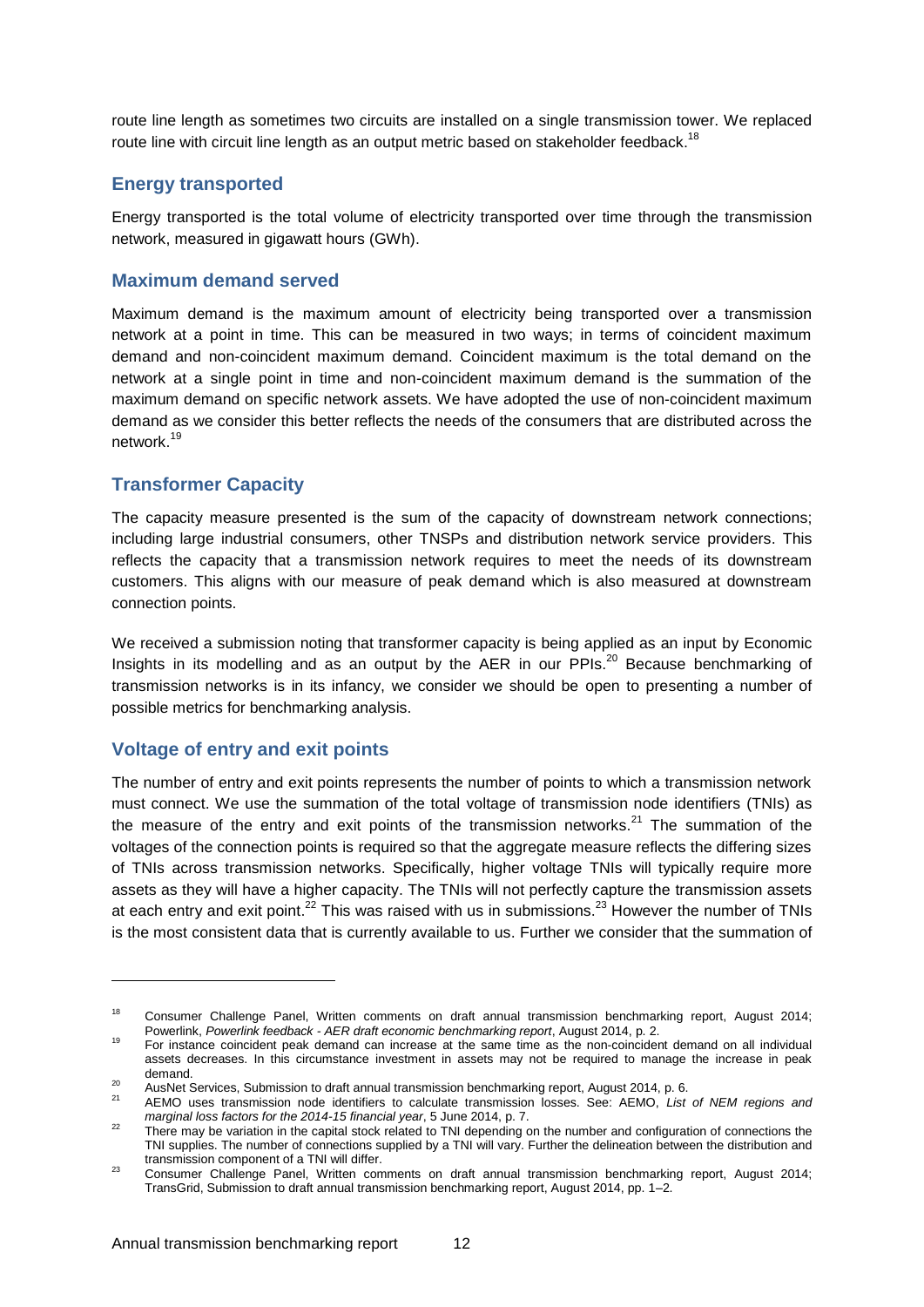TNI voltages is a workable reflection of the number and significance of transmission network connections.

#### **Reliability**

Transmission networks are designed to be very reliable. This is because interruptions to supply at the level of transmission networks can affect a considerable geographic area and a large number of consumers. One of the measures of transmission reliability is energy that is not supplied as a result of network outages (unsupplied energy). Unsupplied energy is a very small proportion of total energy (generally being less than 0.005 per cent of all energy transported). However, the cost of transmission outages can be great. We have estimated the costs of unsupplied energy using AEMO's recently updated VCR values. $^{24}$  [Figure 4](#page-12-0) presents the estimated cost of unsupplied energy.

<span id="page-12-0"></span>



[Table 1](#page-13-1) presents the average network outputs from 2009–13 for the transmission networks (with the exception of reliability).

1

<sup>&</sup>lt;sup>24</sup> AEMO released its final report of its VCR review in September 2014, which provides updated state-level VCRs. Residential VCR values have not substantially changed since the 2007–08 values, although the values for the commercial sector are notably lower. AEMO, *Value of customer reliability review: Final report*, September 2014.

<sup>&</sup>lt;sup>25</sup> We have excluded the cost of customer interruptions to AusNet Services' network for 2009 as these are anomalously large (about \$400 million) and dwarf the other results.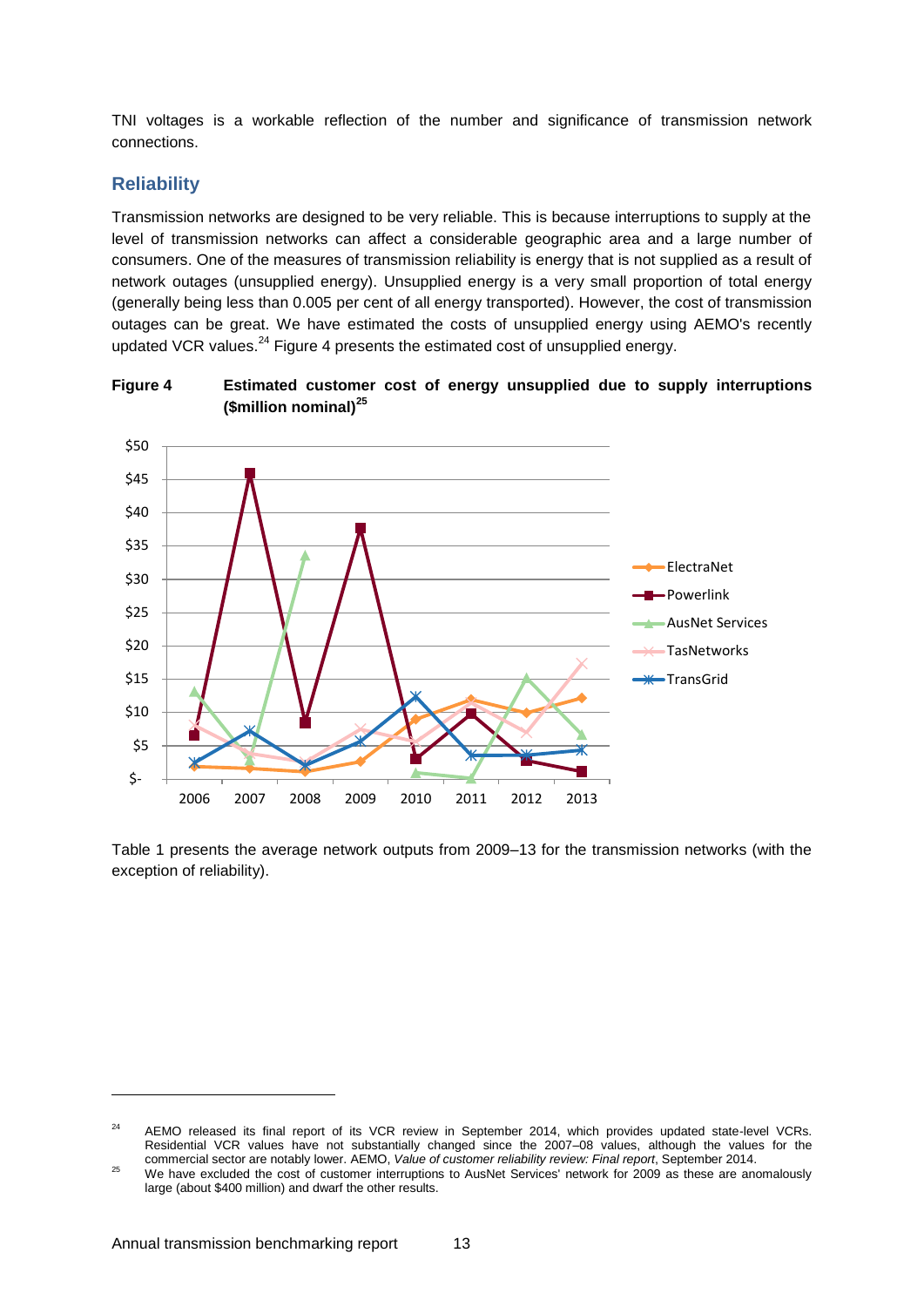#### <span id="page-13-1"></span>**Table 1 Transmission network outputs 2009–13 average**

|                           | <b>Circuit line</b><br>length<br>(km) | <b>Energy</b><br>transported<br>(GWh) | <b>Maximum</b><br>demand<br>(MW) | <b>Transformer</b><br>capacity<br>(MVA) | <b>Voltage of</b><br><b>Entry/exit</b><br>points<br>$(KV)^{26}$ |
|---------------------------|---------------------------------------|---------------------------------------|----------------------------------|-----------------------------------------|-----------------------------------------------------------------|
| ElectraNet                | 5,513                                 | 13,918                                | 4,112                            | 13,391                                  | 12,498                                                          |
| <b>Powerlink</b>          | 13,584                                | 51,434                                | 11,219                           | 11,379                                  | 15,012                                                          |
| AusNet<br><b>Services</b> | 6,573                                 | 48,206                                | 9,337                            | 17,257                                  | 11,915                                                          |
| <b>TasNetworks</b>        | 3,498                                 | 13,001                                | 2,526                            | 4,660                                   | 5,947                                                           |
| TransGrid                 | 12,696                                | 70,180                                | 18,060                           | 30,371                                  | 16,301                                                          |

#### **Other outputs**

In this report we have chosen to focus on the core services involved in the transmission of electricity provided by transmission networks. The transmission networks provide other services such as:

- Supporting unrestrained competition within the NEM.
- Ensuring voltage stability
- System security functions such as maintaining load shedding, and restarting the system in the event of an outage

Though important, we consider that these measures may not be significant enough to warrant inclusion in whole of business benchmarking. $27$ 

## **1.3 Network inputs**

1

<span id="page-13-0"></span>Network inputs are the resources that transmission networks use to deliver outputs to their customers. The inputs used to provide transmission services can be separated into those that are consumed in the year that they are first used and those that may last several years or, in the case of energy networks, several decades. The former is normally referred to as operating expenditures (opex) and the latter as assets or capital stock.

Assets will provide useful service over a number of years. However benchmarking studies will typically focus on a shorter period of time, such as a year. As such, the incorporation of assets into benchmarking requires careful consideration.<sup>28</sup> A number of measures have been used to proxy the cost of asset input in benchmarking studies, including; capital expenditure (capex) and the constant

 $\frac{26}{27}$  This is the sum of the voltage at each connection point.

<sup>27</sup> TransGrid disagreed with this perspective. See: TransGrid, Submission to draft annual transmission benchmarking report, August 2014, p. 3.

<sup>28</sup> For further consideration of this issue see: Economic Insights, *Economic Benchmarking of Electricity Network Service Providers Report prepared for Australian Energy Regulator*, 25 June 2013, pp. 47–71.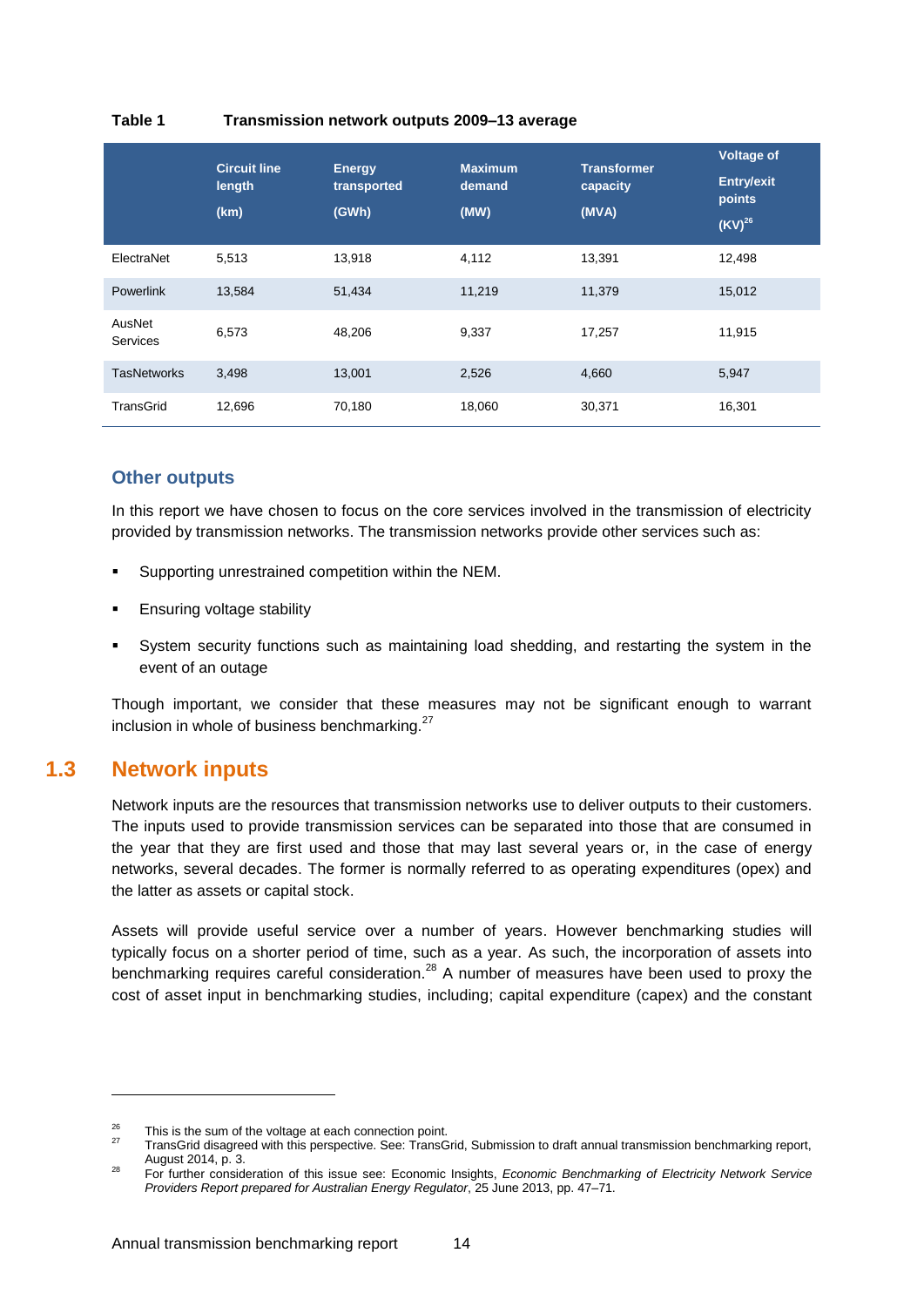price value of the asset base (the regulatory asset base or RAB). These measures have various strengths and weaknesses.<sup>29</sup>

For the purpose of this benchmarking analysis we are using the 'asset cost' of transmission networks. The asset cost is the summation of annual depreciation and return on investment. This measure has the advantage of reflecting the total annual costs of assets for which customers are billed. Asset costs are described in more detail in Appendix B. These inputs are considered in more detail in Section [2.1](#page-16-1)[.](#page-14-1)

[Table 2](#page-14-1) presents various measures of the cost of network inputs for the five transmission networks within the NEM. In this table we have presented the capex, the RAB and asset cost to represent the capital input. We have presented the average annual network costs over five years in this table to moderate the effect of any once-off fluctuations in expenditure.

| \$2013 thousands       | <b>Opex</b> | Capex   | <b>RAB</b> | <b>Depreciation</b> | <b>Asset cost</b> |
|------------------------|-------------|---------|------------|---------------------|-------------------|
| ElectraNet             | 68,899      | 141,866 | 1,533,786  | 99,304              | 162,034           |
| Powerlink              | 166,902     | 567.277 | 5,438,241  | 174,908             | 551,610           |
| <b>AusNet Services</b> | 81,598      | 111,665 | 2,406,896  | 108,764             | 272,872           |
| <b>TasNetworks</b>     | 50,368      | 117,854 | 1,095,450  | 59,444              | 121,653           |
| TransGrid              | 151,140     | 416,966 | 4,919,928  | 79,297              | 493,723           |

<span id="page-14-1"></span>**Table 2 Transmission network input costs 2009–2013 average (\$thousands 2013)<sup>30</sup>**

It should be noted that AusNet Services does not undertake the full suite of transmission functions that other transmission networks undertake. This affects the measurement of AusNet Services' inputs. These functions are undertaken by the Australian Energy Market Operator (AEMO). AEMO is responsible for planning and procuring new transmission capacity and for connecting generators and customers to AusNet Services' network. We have been unable to incorporate the costs of AEMO's functions into this analysis so the benchmarking results for AusNet Services should be interpreted with caution.

## **1.4 Operating environment factors**

<span id="page-14-0"></span>To measure the efficiency of transmission networks it is necessary to consider the environment within which they operate. While it may not be possible to account for every environment factor directly in our modelling, we can estimate the impact of the operating environment in other ways.

We have accounted for a number of operating environment differences in our benchmarking analysis. There are other differences between the operating environments of transmission networks in Australia. The impact of these operating environment factors is a matter of contention. In consultation on the economic benchmarking regulatory information notice the transmission networks noted a number of operating environment differences that may affect the ability to convert inputs into outputs. These include:

<sup>29</sup> This is considered in greater detail in: AER, *Better regulation, expenditure forecast assessment guidelines for electricity distribution and transmission issues paper*, December 2012, pp. 62–71.

<sup>30</sup> Nominal values have been converted into real \$2013 using the ABS Weighted Average of Eight Capital Cities CPI. We have used this index to convert all nominal financial amounts into real \$2013 in this report.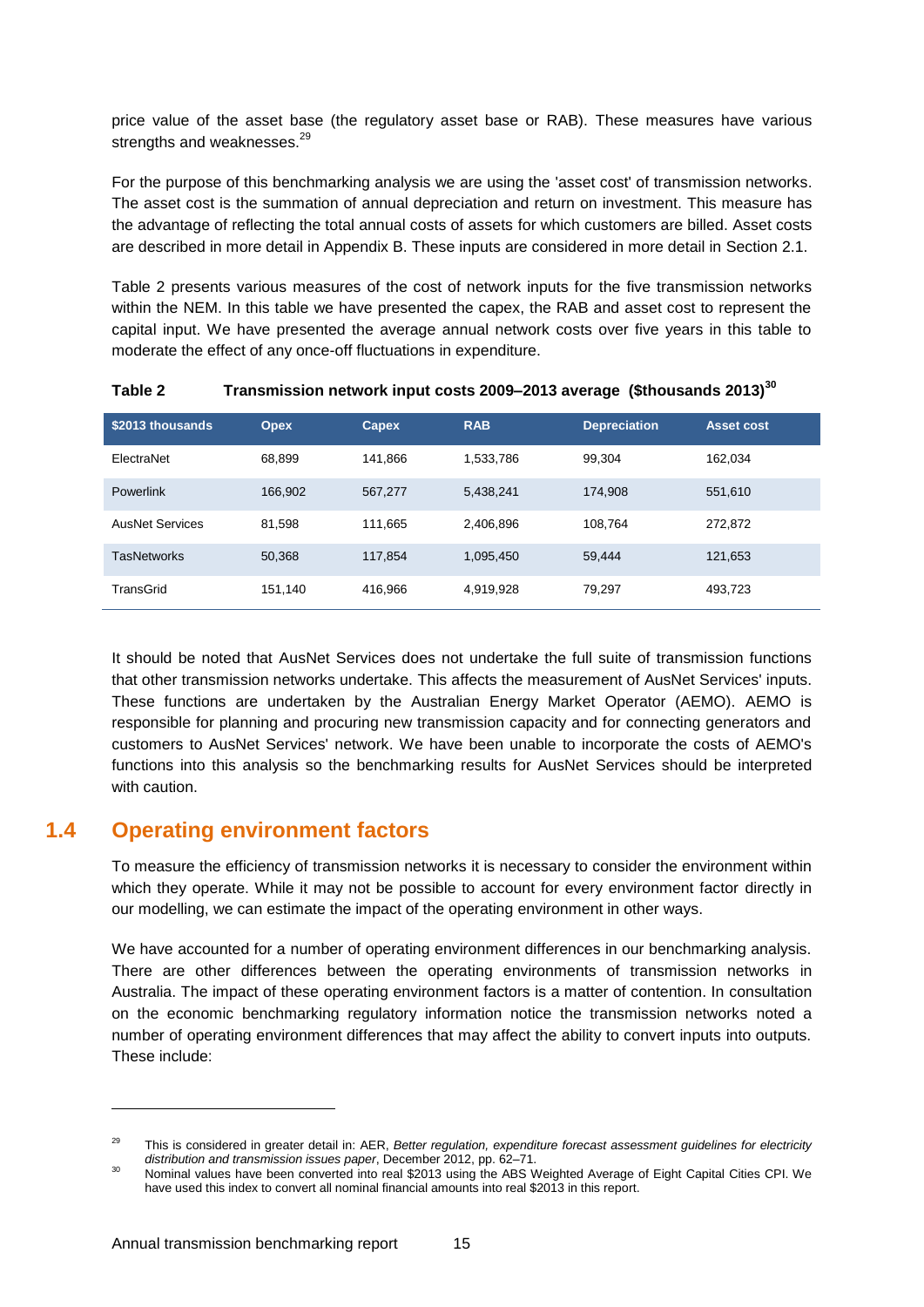- Differences in the size and voltages of networks
- Differences in network terrain,
- **•** Differences in climate, and
- Differences in jurisdiction specific requirements.

The way that we account for operating environment differences depends on the benchmarking technique that we apply. The multilateral total factor productivity analysis presented below accounts for more operating environment factors than the partial performance analysis. This is because the multilateral total factor productivity can accommodate more variables.

That being said, we have not accounted for every potential operating environment factor that may affect relative efficiency of transmission networks. As such, there may remain some unquantified operating environment factors. The presence of unquantified differences in the operating environment does not preclude us or other parties from forming a quantified view about the relative efficiency of transmission networks. It may be that the net impact of some operating environment factors will be immaterial to the consideration of efficiency. Further, the gap in relative efficiency may prove to be so great that operating environment factors alone could not account for the difference in relative efficiency.

#### **1.4.1 Unaccounted for operating environment factors**

<span id="page-15-0"></span>We received submissions on our draft report noting that there are environmental factors that are material but haven't been taken into account in our models.<sup>31</sup> We have not been able to include these in our modelling. Because we do not draw conclusions on the relative productivity levels of the transmission networks, we have not formed a view on how environmental factors may affect those relative positions.

AusNet Services noted that we had included easement land tax in both the PPI and MTFP measures in the draft report, which is an exogenous cost. $32$  We have removed expenditure for the easement land tax from the figures in this report. We consider the easement land tax, which has a significant effect on AusNet Services' opex, is outside of its control and hence should not be included in opex for benchmarking.

<sup>&</sup>lt;sup>31</sup> TransGrid, Submission to draft annual transmission benchmarking report, August 2014, p. 2; AusNet Services, Submission to draft annual transmission benchmarking report, August 2014, p.6; HoustonKemp, *Comments on the AER's draft annual benchmarking report*, August 2014, pp. 4–5, 11.

<sup>&</sup>lt;sup>32</sup> AusNet Services, Submission to draft annual transmission benchmarking report, August 2014, pp. 2–4.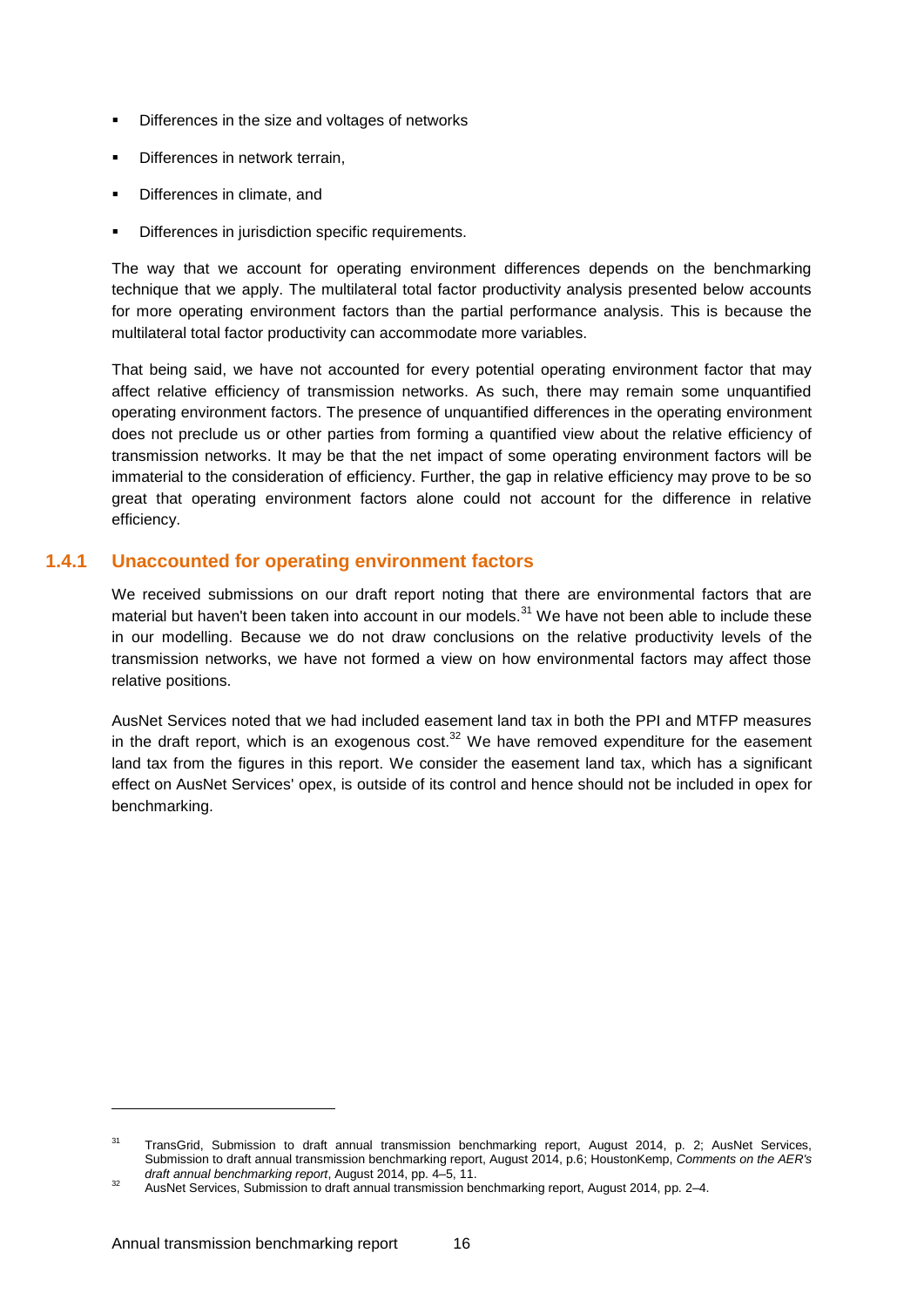## **2 Benchmarking**

<span id="page-16-0"></span>There are many possible approaches to benchmarking the efficiency of transmission networks. These have been detailed in the ACCC/AER's working paper on benchmarking opex and capex in electricity networks and the AER's explanatory statement to the expenditure forecast assessment guideline.<sup>33</sup> These benchmarking approaches differ in complexity and have their advantages and disadvantages.

The benchmarking approaches that we have chosen to apply in this first report are PPIs and MTFP.

The PPIs presented in this report compare the performance of businesses in delivering one type of output. PPIs provide a useful means of comparison on certain aspect of the operation; for example, it may provide an indication of where certain expenditure may be above efficient levels.

Using MTFP we measure the productivity of transmission networks across time and relative to each other. MTFP measures total outputs relative to all input quantities and takes into account the multiple types of inputs and outputs of transmission networks. This differs to PPIs which only examine the ratio of input cost to a single output.

It should be noted that the ability to draw conclusions from the benchmarking of transmission networks within Australia may be limited by the number of networks and their diversity.

We present the time trend in expenditure over the 2006 to 2013 period. This allows the viewer to consider the trend in performance for each transmission network.

### **2.1 Partial performance indicators**

<span id="page-16-1"></span>In our partial performance analysis we consider the ratios of the transmission networks total cost against their outputs of voltage weighted entry and exit points, circuit line length, maximum demand served, and capacity.

We have chosen to represent inputs in our partial performance analysis as total cost. We discuss how we calculate total cost in Appendix  $B^{34}$  We consider that it is appropriate to examine each transmission output because the appropriate measurement of transmission outputs is a matter of ongoing consideration.<sup>35</sup>

It should be noted that AEMO undertakes the augmentation procurement functions for AusNet Services' transmission network; this work would normally be undertaken by the transmission network itself. As such, AusNet Services' reported capital expenditure—and total costs by extension—is less than it would be if it captured the full costs of augmentation capex.

[Figure 5](#page-17-0) shows the total cost per kilovolt (kV) of entry and exit points. This measure potentially favours the more dense transmission networks rather than the ones which have to transport electricity larger distances. Under this measure, Powerlink has the highest costs per entry and exit point voltage of all the transmission networks. ElectraNet has the lowest cost per voltage weighted connection

<sup>33</sup> ACCC/AER Working Paper Series, *Benchmarking Opex and Capex in Energy Networks*, Working Paper no.6, May 2012 AER, *Better Regulation Expenditure forecast assessment guidelines for electricity distribution and transmission, Issues paper,* December 2012, pp. 46–87.

<sup>34</sup> Appendix B also provides insight into the overall expenditures of the transmission networks.

This approach differs from the approach taken in our benchmarking report for electricity distributors. In our benchmarking report for the electricity distributors we chose to focus on input costs per customer.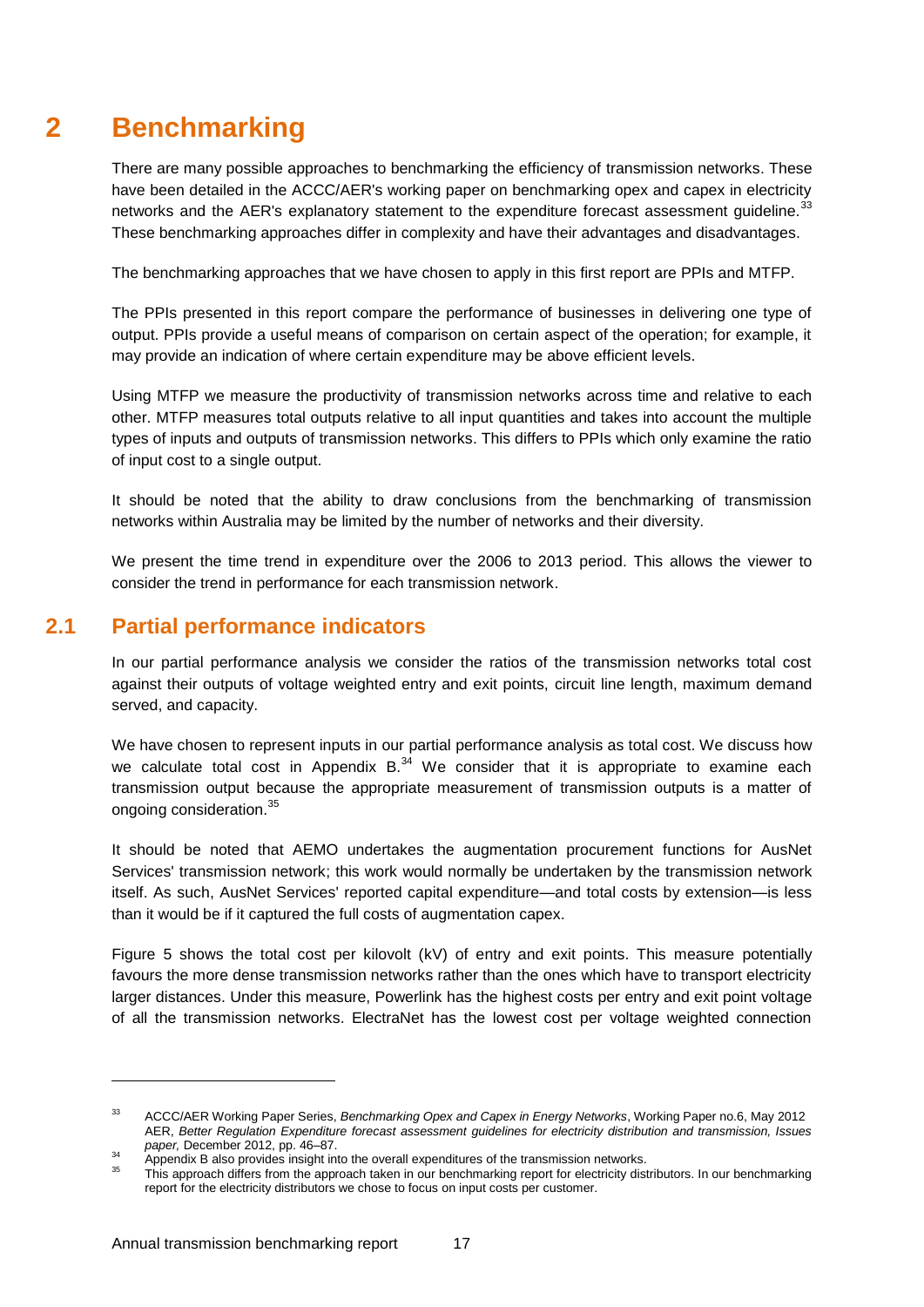point. Powerlink and TransGrid appear to have the highest cost per total kV of entry and exit points which aligns with these networks having the highest total costs.



<span id="page-17-0"></span>**Figure 5 Total cost per total kV of entry/exit points (\$2013)**

[Figure 6](#page-18-0) shows the cost per km of circuit line length of the transmission networks. There is less spread between the best and worst performing businesses of this metric relative to other metrics, with most businesses incurring a total cost of approximately \$50 thousand per circuit km in 2013.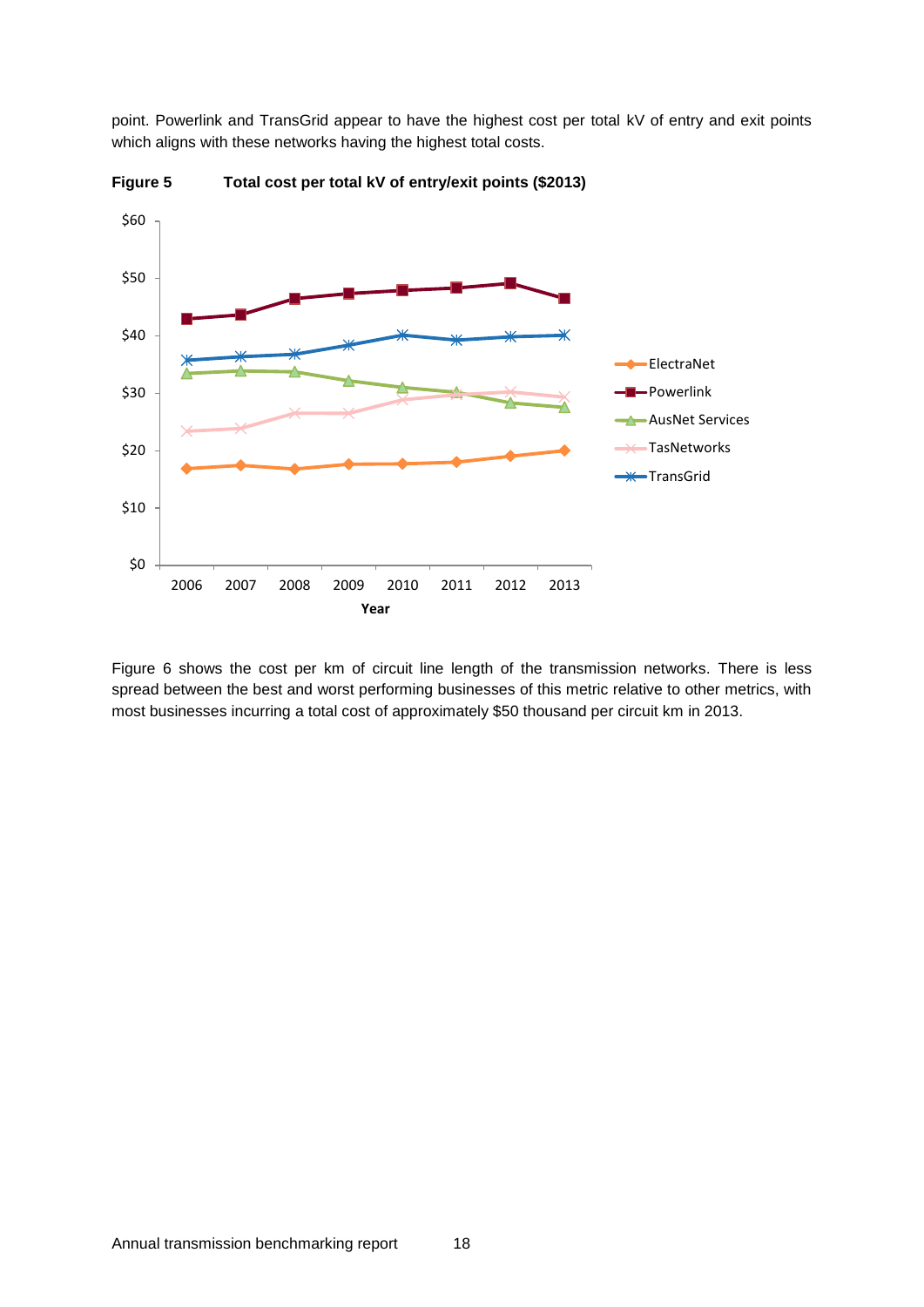<span id="page-18-0"></span>

Total cost per MW of non-coincident maximum demand is presented in [Figure 7.](#page-19-0) This measure potentially favours the more dense transmission networks rather than the ones which have to transport electricity through additional obstacles. The ordering of TNSPs under this measure differs to the other PPIs. Under this measure TasNetworks has the highest total cost per MW of maximum demand and TransGrid has the lowest. TransGrid performs well under this measure as it has the highest maximum demand of all the networks. TasNetworks has the lowest maximum demand which may explain its high cost per MW of maximum demand.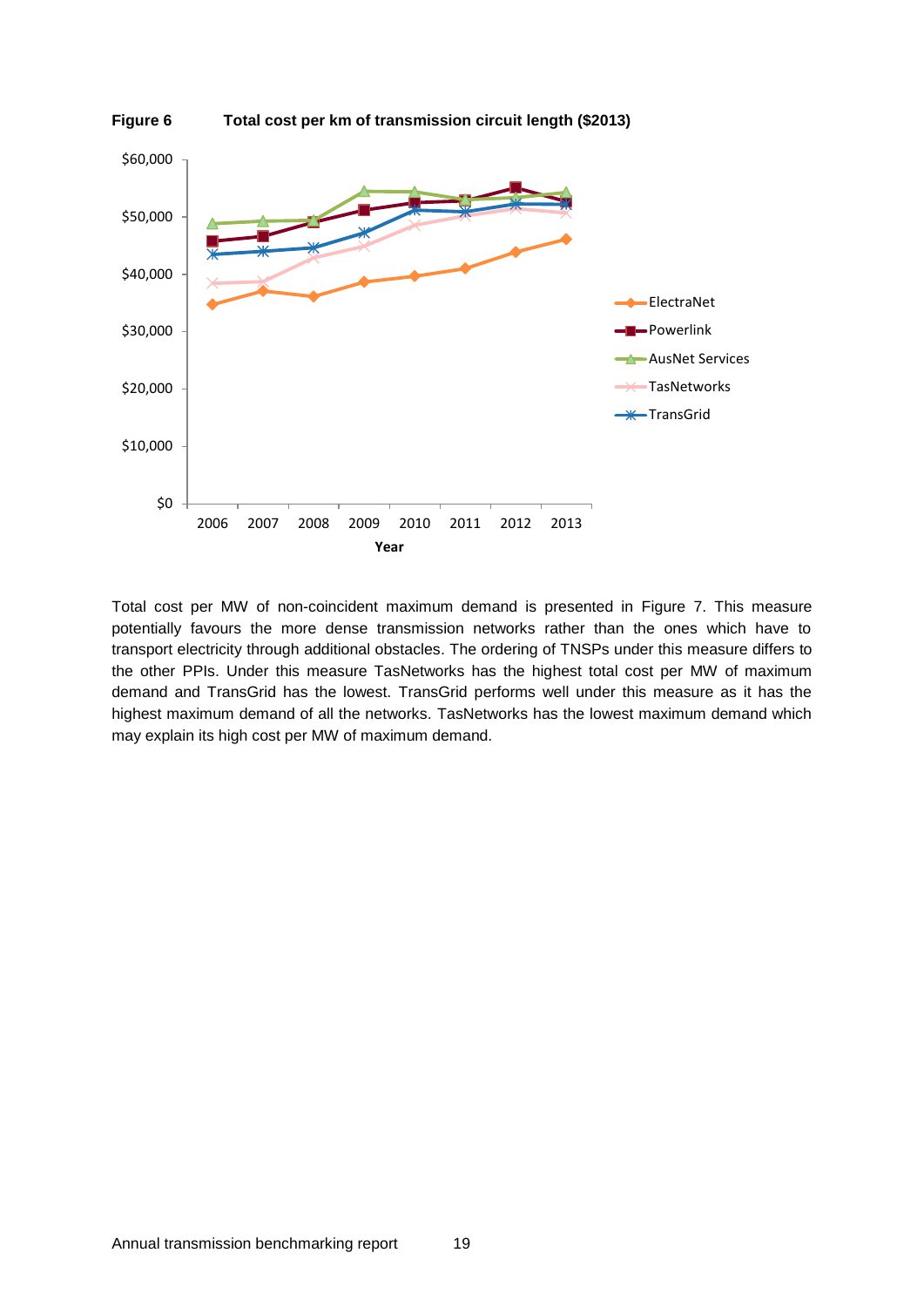

<span id="page-19-0"></span>**Figure 7 Total cost per MW of maximum demand served (\$2013)**

Maximum demand is often considered to be a customer or demand side measure of output. Benchmarking studies often use network capacity instead of maximum demand as this reflects the capacity that networks provide their customers and this is thus considered to be a supply side approach to measuring TNSP output.<sup>36</sup> The total cost per MVA of transmission capacity at downstream connection points is presented in [Figure 8.](#page-20-0)<sup>37</sup>

[Figure 8](#page-20-0) shows that ElectraNet has the lowest cost per MVA of downstream connection point of transmission capacity, while Powerlink has the highest. Powerlink performs poorly under this measure with a very high total cost per MVA of connection point capacity. This may be because Powerlink has a significant number of connections to DNSP networks that are not through step-down transformers.<sup>38</sup> The TNSPs with greater distances between generation and load points will also be disadvantaged by this measure.

<sup>36</sup> Economic Insights, *Economic benchmarking assessment of operating expenditure for NSW and Tasmanian electricity TNSPs*, November 2014, p. 8.

<sup>&</sup>lt;sup>37</sup> The downstream connection points are non-generation connection points. We have used the downstream connection point capacity because this aligns with how we measure maximum demand (at the downstream connection point).

<sup>&</sup>lt;sup>38</sup> There are a number of locations where Powerlink owns the 110kV or 132kV busbar and Energex or Ergon have 110kV or 132kV feeders that connect from the Powerlink busbar to the DNSPs remote substation. In these situations there is no transformer capacity at the terminal point to the DNSP system. The variety of transmission connection arrangements to the Powerlink network are described in Powerlink's Basis of Preparation for the Category Analysis RIN (pp. 62 – 66).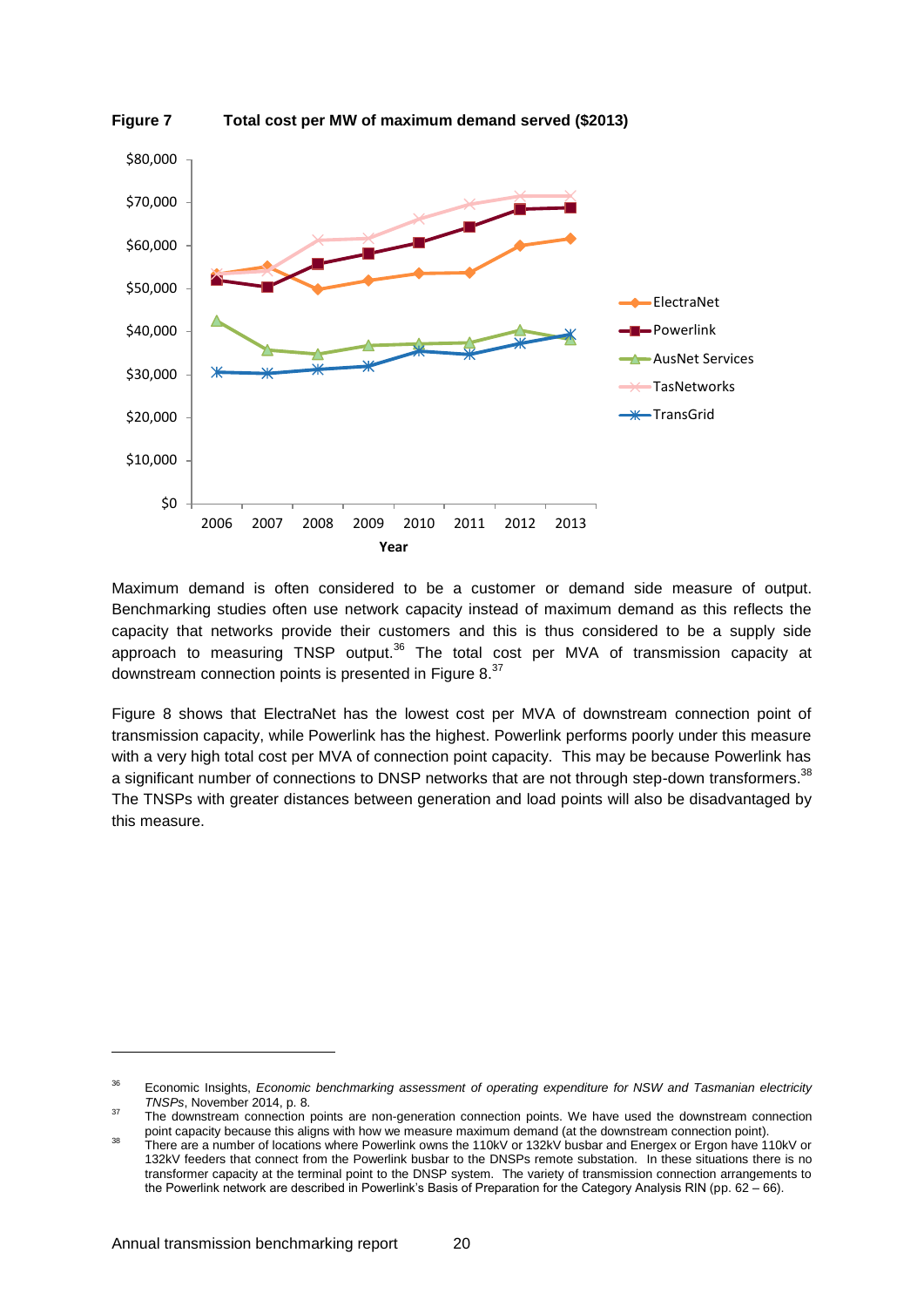<span id="page-20-0"></span>

The figures in Section 2.1 and Appendix A demonstrate that the transmission networks differ in their partial productivity depending on the PPI selected. It is difficult to form conclusions about efficiency from observing the PPI benchmarks as the PPIs only consider the delivery of individual outputs.

To form a view on the overall productivity of transmission networks it is necessary to weight all inputs against all outputs. MTFP measures the productivity of transmission networks in producing overall outputs relative to their use of all inputs. Section 2.2 considers the MTFP performance of the transmission networks.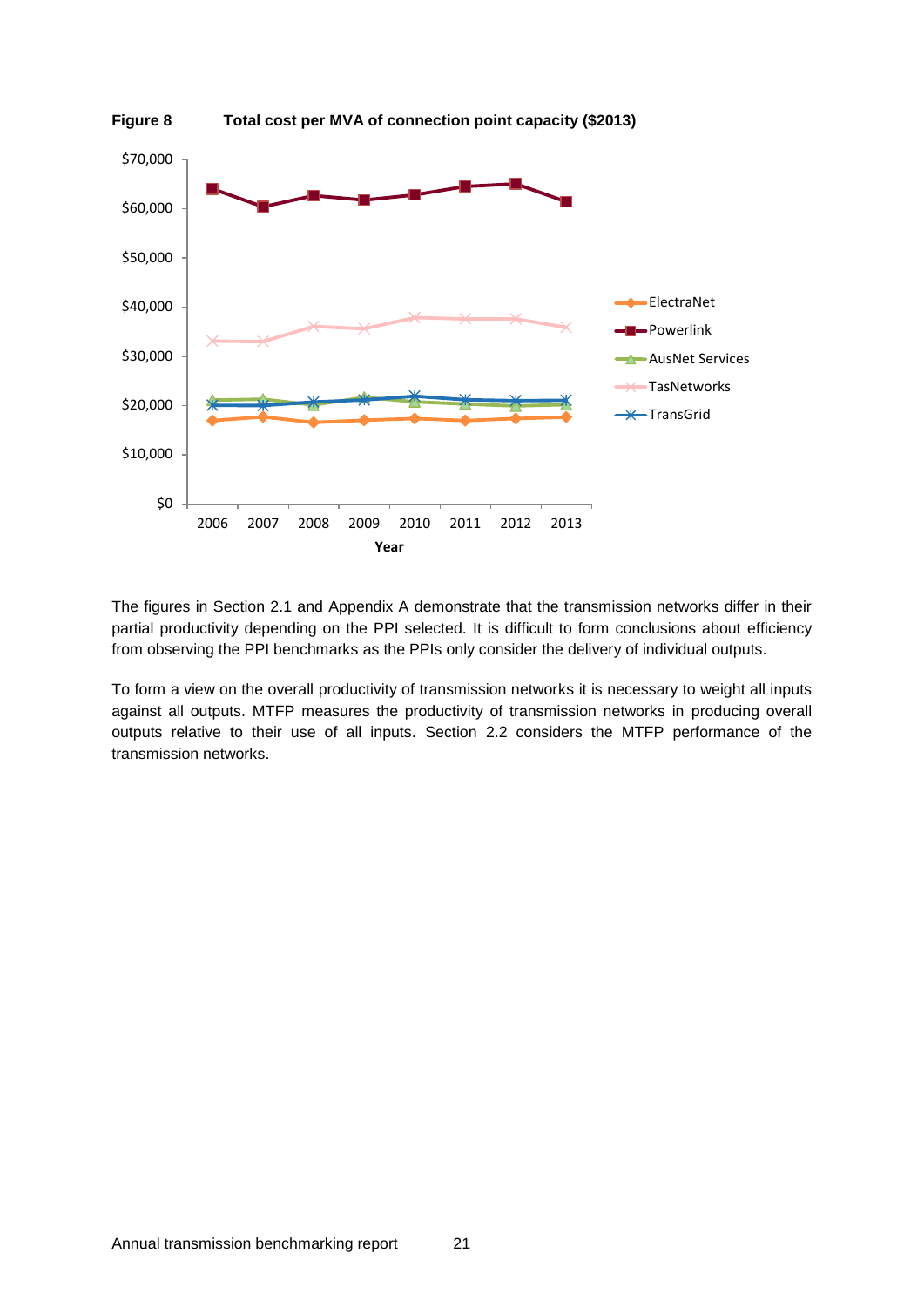## **2.2 Multilateral total factor productivity**

<span id="page-21-0"></span>We have engaged Economic Insights to undertake MTFP analysis of the transmission networks.<sup>39</sup> The findings of their analysis are presented in this section of the report.

In developing its preferred output specification, Economic Insights considered a number of other specifications. The MTFP scores of the transmission networks shifted somewhat depending on the model specification used. However, Economic Insights considers that the model specification presented here is currently the most appropriate and we agree. This model specification captures all the output dimensions included in our PPI benchmarking as well as reliability. Further, this specification uses a physical measure of capital inputs. This means that capital inputs are measured as the quantity of assets in place. The physical value of capital inputs avoids problems encountered when using monetary values of assets in benchmarking.<sup>40</sup>

Productivity is measured by constructing a ratio of output produced over inputs used. Total factor productivity (TFP) is one type of productivity measure, measuring total output relative to an index of all inputs used. Total factor productivity indexes are formed by aggregating output quantities into a measure of total output quantity and aggregating input quantities into a measure of total input quantity.<sup>41</sup>

This MTFP analysis compares the outputs (energy transported, ratcheted maximum demand, voltage weighted entry and exit points, circuit line length and reliability) against the inputs (opex and capital). In this analysis, capital is split into three distinct components – overhead lines, underground cables, transformers.

On the output side, maximum demand served has been measured as the highest maximum demand observed in the sample period up to that year for that TNSP (referred to as ratcheted maximum demand). This measure reflects the maximum demand that networks have had to install assets to meet.

Reliability has been measured using unsupplied energy as a negative output. Over the period unsupplied energy is relatively low for most transmission businesses.

#### **MTFP results**

-

Economic Insight's MTFP analysis is presented below. The analysis indicates that industry wide productivity has been declining. This is due to inputs increasing at a greater rate than outputs. [Figure](#page-23-0)  [9](#page-23-0) presents the industry wide input, output and MTFP indexes.

The individual productivity of the transmission networks is presented in [Figure 10.](#page-24-0) This illustrates that the productivity of most networks has declined from 2006 to 2013. The reason that overall productivity has been declining across the sector over the last eight years is that some outputs have remained relatively steady or declined while all or most transmission networks have increased input use

<sup>39</sup> Economic Insights, *Economic benchmarking assessment of operating expenditure for NSW and Tasmanian electricity TNSPs*, November 2014.

<sup>40</sup> These problems include inconsistent asset valuation methods, differing depreciation rates and differing ages of assets which affect the value of the asset base.

<sup>41</sup> Economic Insights, *Economic benchmarking assessment of operating expenditure for NSW and Tasmanian electricity TNSPs*, November 2014, p. 4.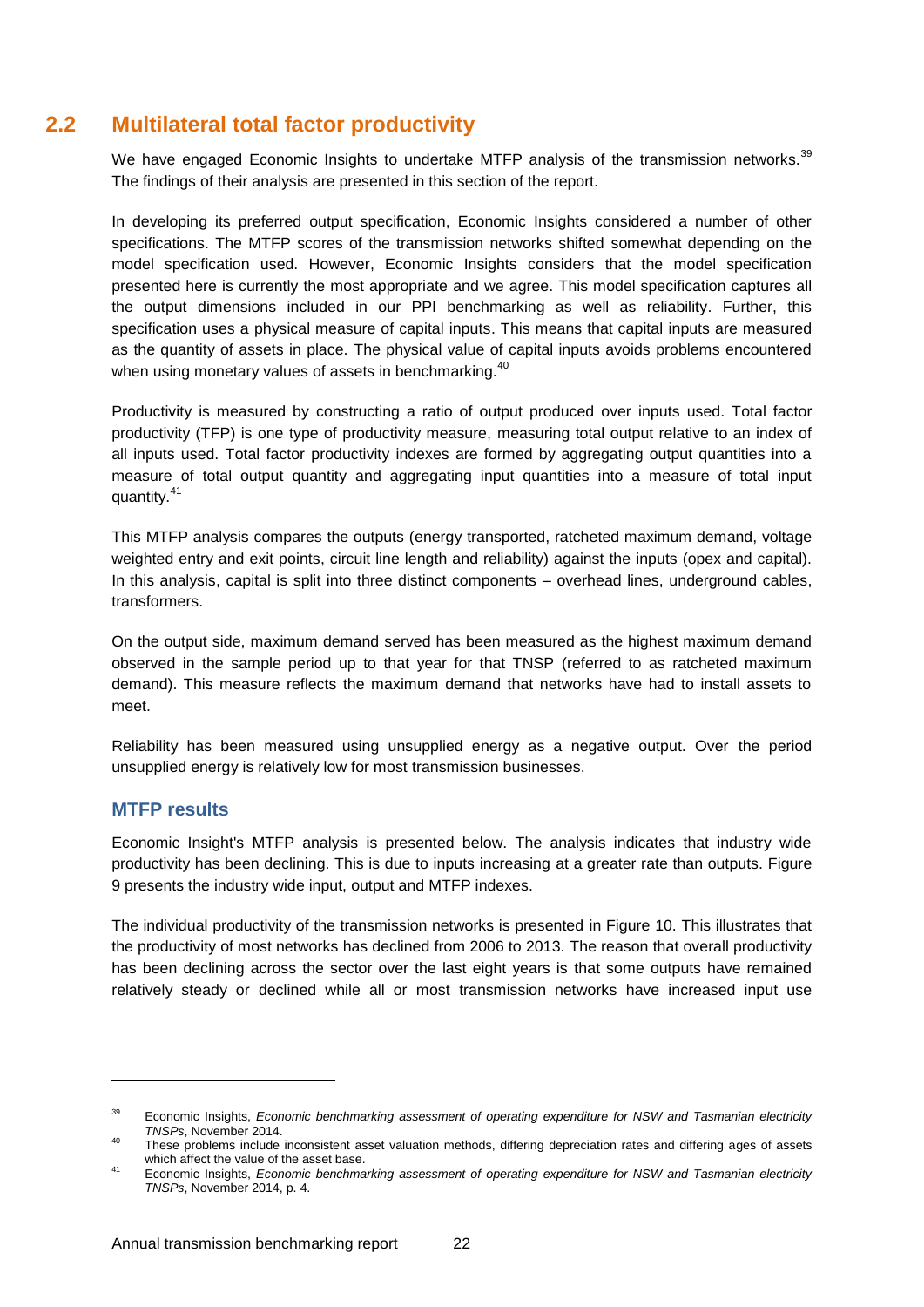significantly. We recognise however, that some of the decrease in productivity may be attributable to changes in the operating environment. This point was raised in submissions.<sup>42</sup>

Given the relatively low number of observations caution should be exercised when interpreting the finding of this MTFP benchmarking. However, the MTFP scores presented indicate that TasNetworks and ElectraNet have performed well in terms of overall productivity levels. That said, AusNet Services is also the only network to exhibit an improvement in productivity over the period.<sup>43</sup> Again we note that AusNet Services' performance may be affected by the delineation of responsibility between AusNet Services and AEMO.

A number of submissions commented on the accuracy of our MTFP analysis and the output specification used.<sup>44</sup> We consider that the MTFP benchmarking presented in this report is the best measure of relative productivity that we have available to us. Though we acknowledge that transmission benchmarking is in its relative infancy we consider that the results provide a useful contribution and should be presented. Over time we hope to further refine this analysis in light of stakeholder submissions. This refinement will include further consideration of the input and output specification in light of stakeholder comment.

We received a submission that the MVA-km input measure in the MTFP model should be modified as the relationship between capital cost and line capacity is not linear.<sup>45</sup> We consider that higher voltage assets are more complex and therefore more expensive to operate and maintain, and MVA-kms provides a reasonable proxy of this relationship. We also note that an appropriate weighting between line capacity and cost of operating and maintaining the line was not suggested.

<sup>42</sup> HoustonKemp, Submission to draft annual transmission benchmarking report, August 2014, pp. 11–12.<br>43 The temperature in Augustine and PER in 2000 is due to an explosive failure at South Merca.

The temporary downturn in AusNet's opex PFP in 2009 is due to an explosive failure at South Morang Terminal Station and a conductor drop on the Bendigo to Ballarat Line.

<sup>44</sup> AusNet Services, Submission to draft annual transmission benchmarking report, August 2014, pp. 2–3, 6–7; Grid Australia, Submission to draft annual transmission benchmarking report, August 2014, p. 2; TransGrid, Submission to draft annual transmission benchmarking report, p. 2; HoustonKemp, Submission to draft annual transmission benchmarking report, August 2014, pp. 6–9.

<sup>45</sup> AusNet Services, Submission to draft annual transmission benchmarking report, August 2014, pp. 6–8.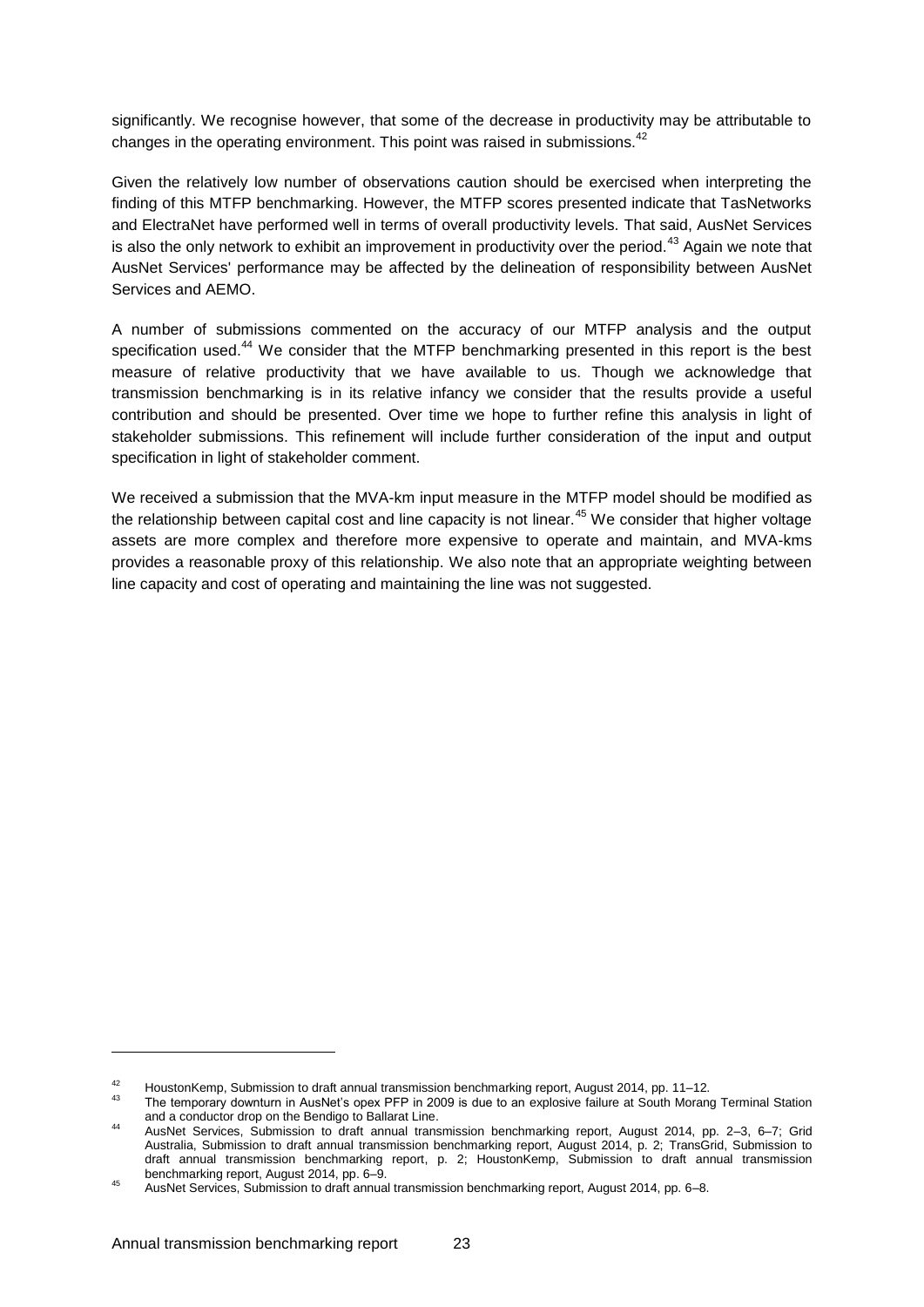<span id="page-23-0"></span>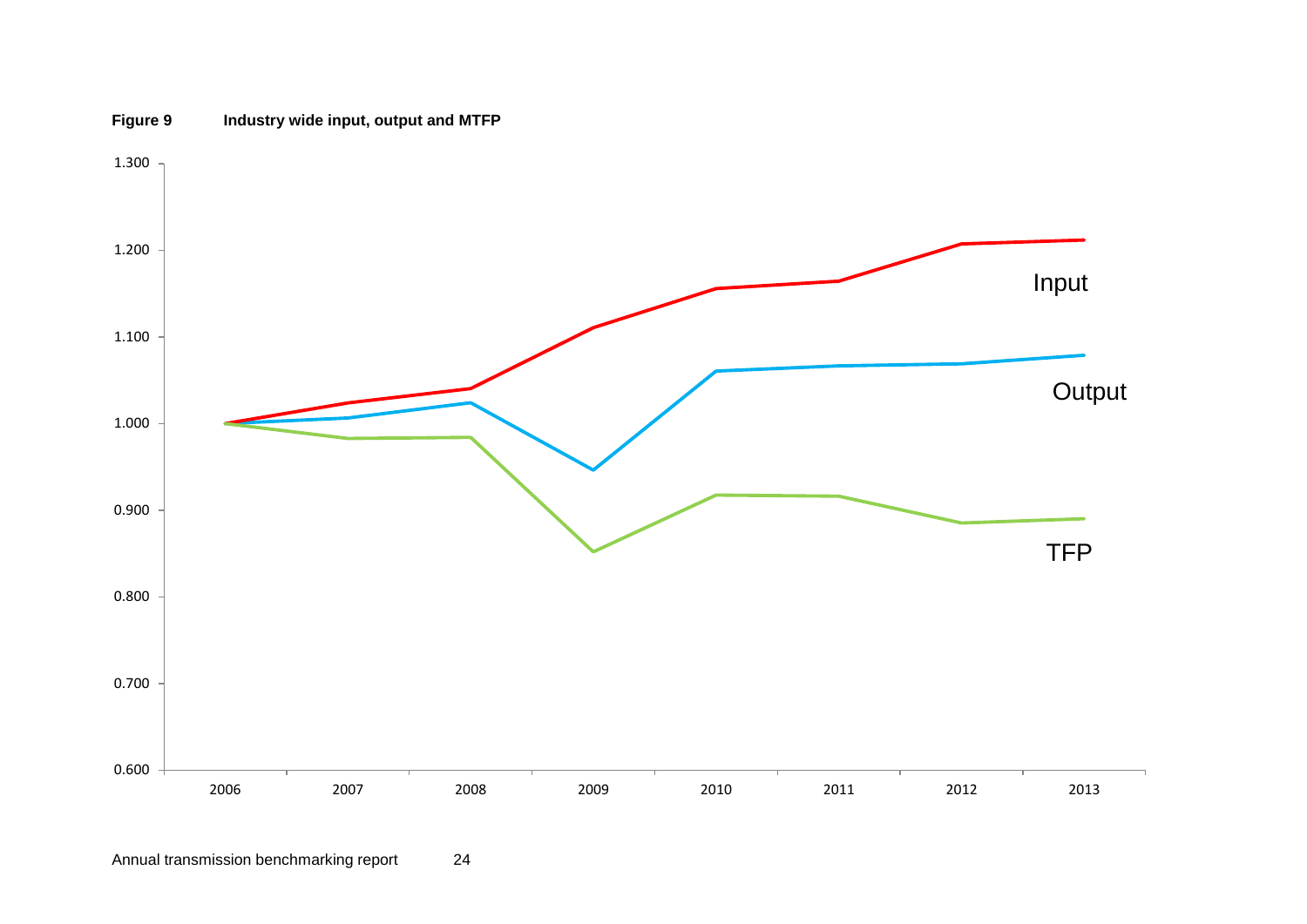<span id="page-24-0"></span>

#### **Figure 10 Relative MTFP performance of transmission networks**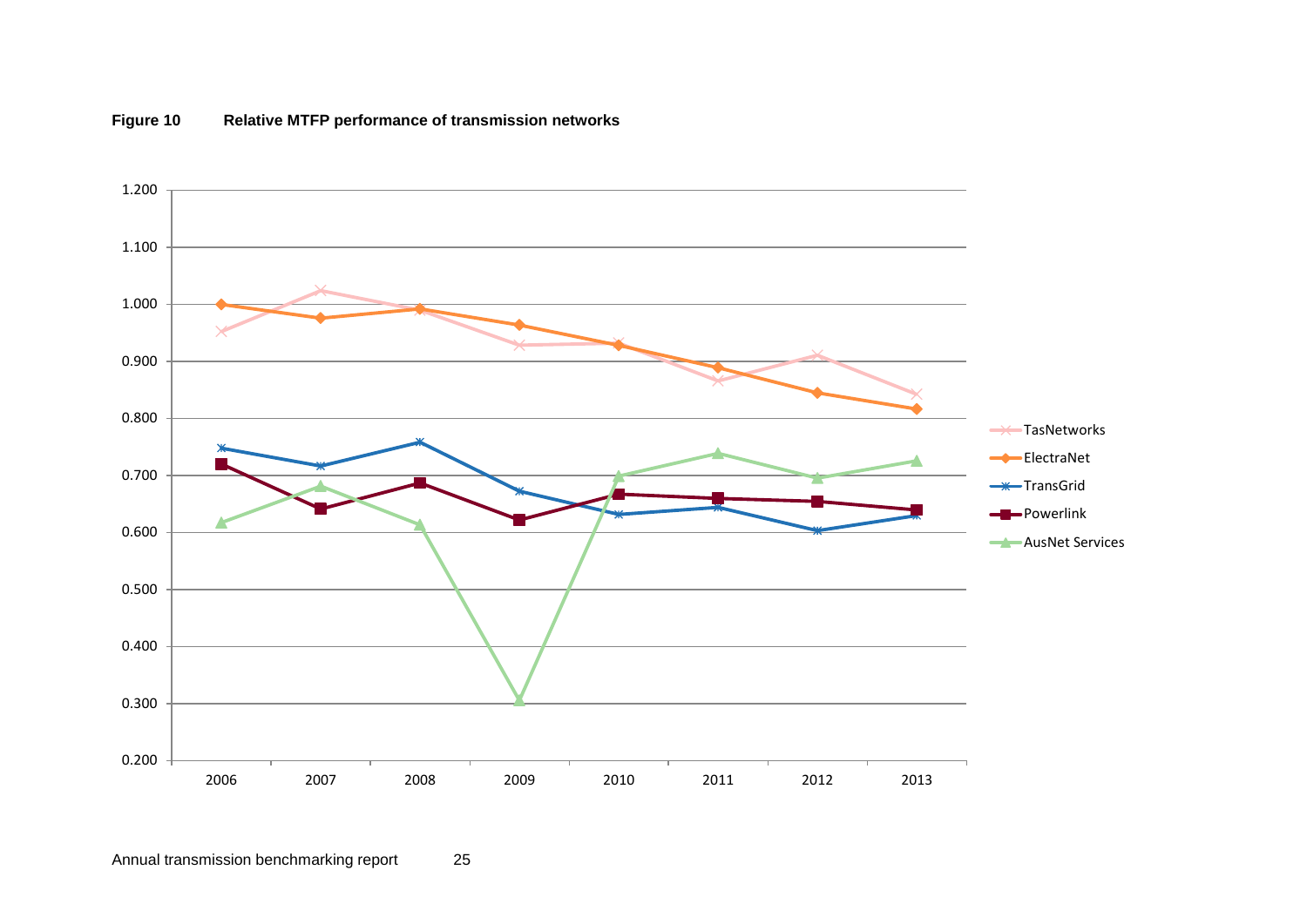## <span id="page-25-0"></span>**Appendix A**

In this appendix we present partial productivity measures for opex and asset costs. These measures provide some insight into the relative partial productivity of the transmission networks with respect to opex and asset use respectively.

### **Opex PPIs**



<span id="page-25-1"></span>**Figure 11 Opex per total entry/exit point voltage (\$/kV, \$2013)**

[Figure 11](#page-25-1) shows opex per kilovolt (kV) of entry and exit points. The results between this and the equivalent total cost metric (Figure 4) are not significantly different, with only AusNet Services performing slightly better and TasNetworks slightly worse. We note that opex is the lesser component of total cost.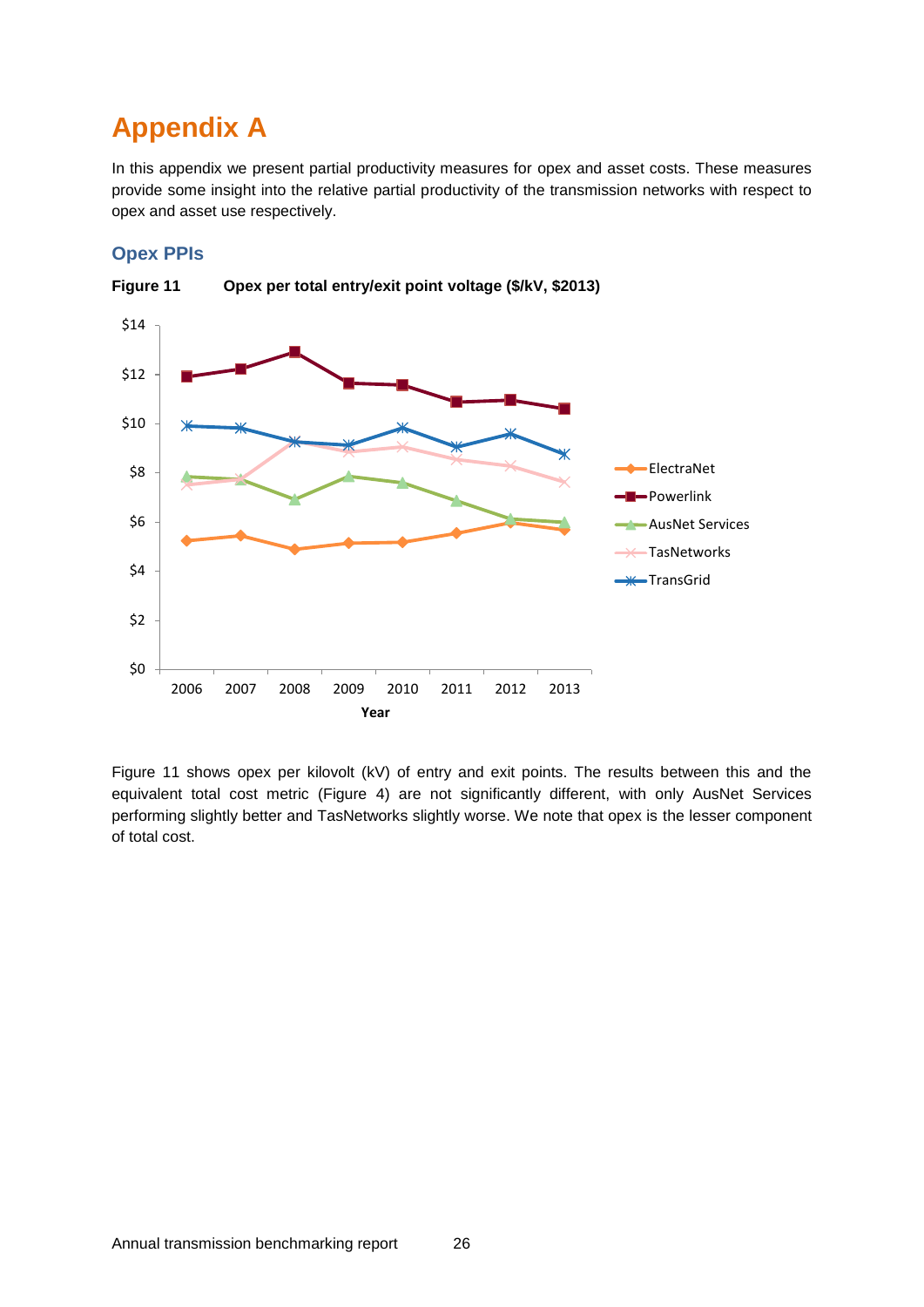<span id="page-26-0"></span>

[Figure 12](#page-26-0) shows opex on per km of circuit length. On this metric there is not a significant spread of annual opex across the period. None of the transmission networks appears to be a standout performer on this metric.



<span id="page-26-1"></span>**Figure 13 Opex per MW maximum demand served (\$2013)**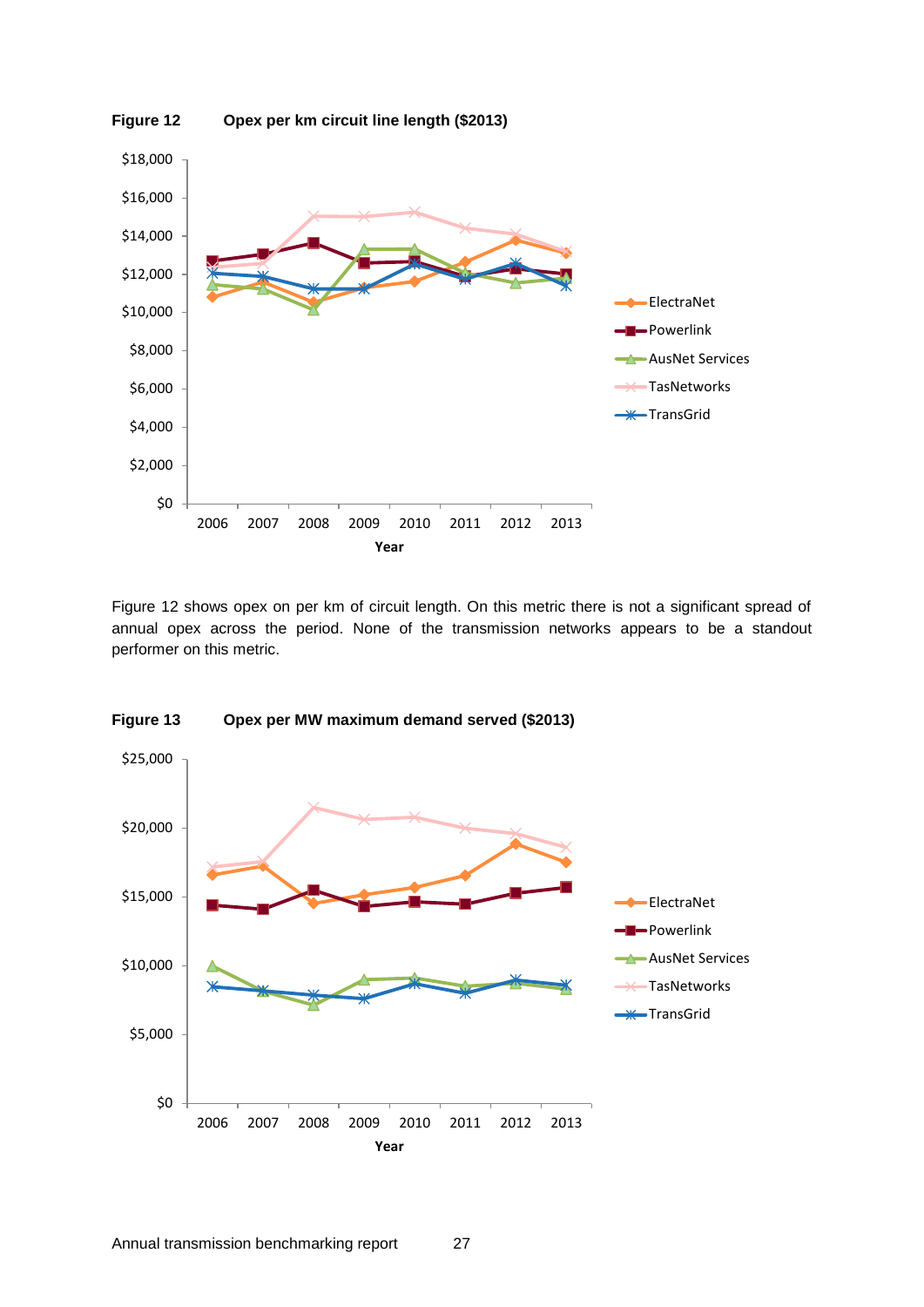Maximum demand is an indirect driver of opex as demand increases drive increased capex, and additional capital requires additional expenditure to maintain. [Figure 13](#page-26-1) shows that the relative efficiency of the businesses is similar to that found for total cost per MW of maximum demand [\(Figure](#page-19-0)  [7\)](#page-19-0). TransGrid performs well and TasNetworks performs poorly due to the demand characteristics of their respective networks.



<span id="page-27-0"></span>**Figure 14 Opex per MVA of downstream transmission capacity (\$2013)**

[Figure 14](#page-27-0) shows that Powerlink performs poorly on opex per MVA of downstream transmission capacity, as it did on the equivalent total cost metric (Figure 8).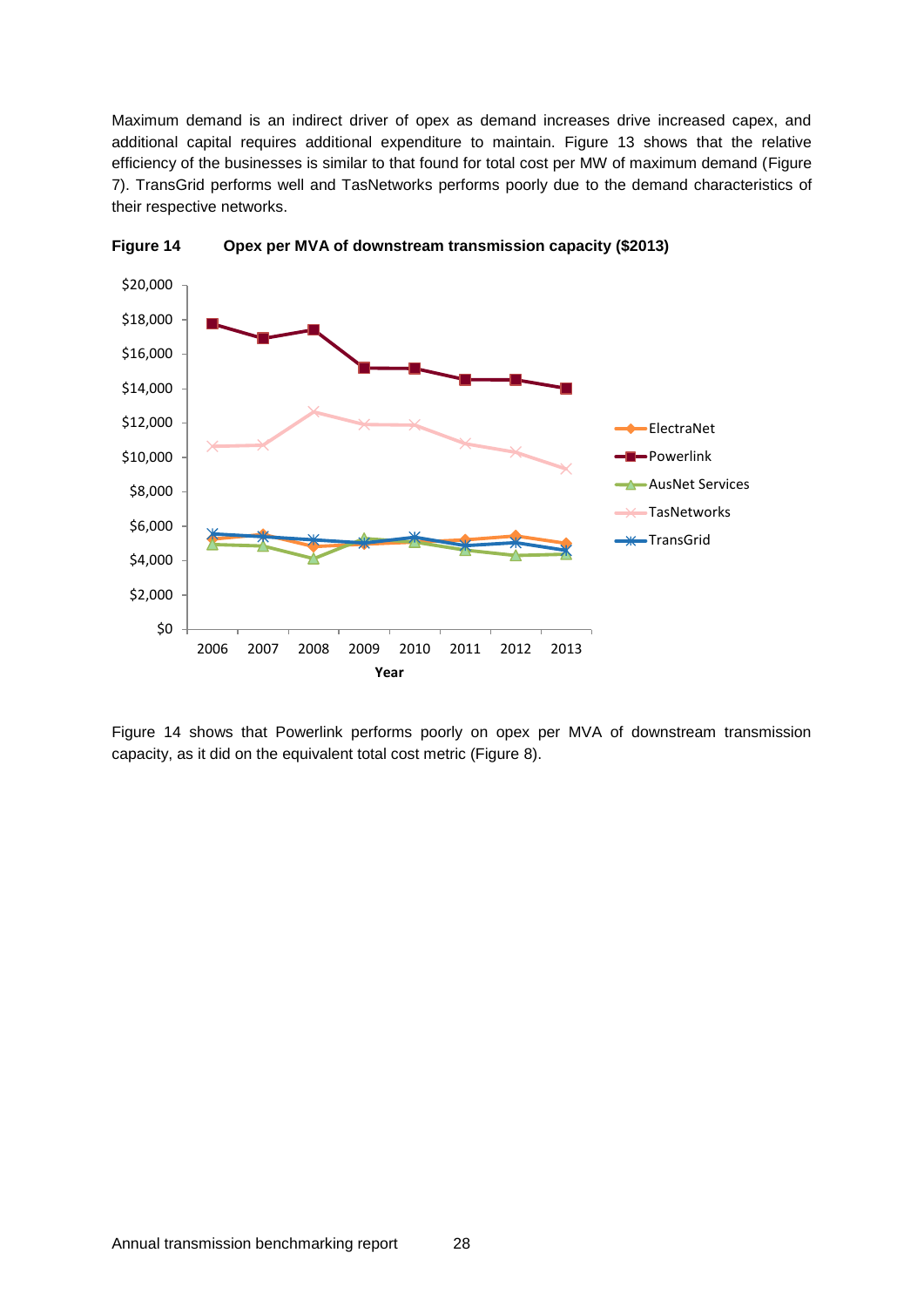#### **Asset cost PPIs**

<span id="page-28-0"></span>

[Figure 15](#page-28-0) shows asset cost per kilovolt (kV) of entry and exit points. The results are indicative of total cost per kilovolt (kV) of entry and exit points [\(Figure 5\)](#page-17-0) because asset cost is the larger component of total cost.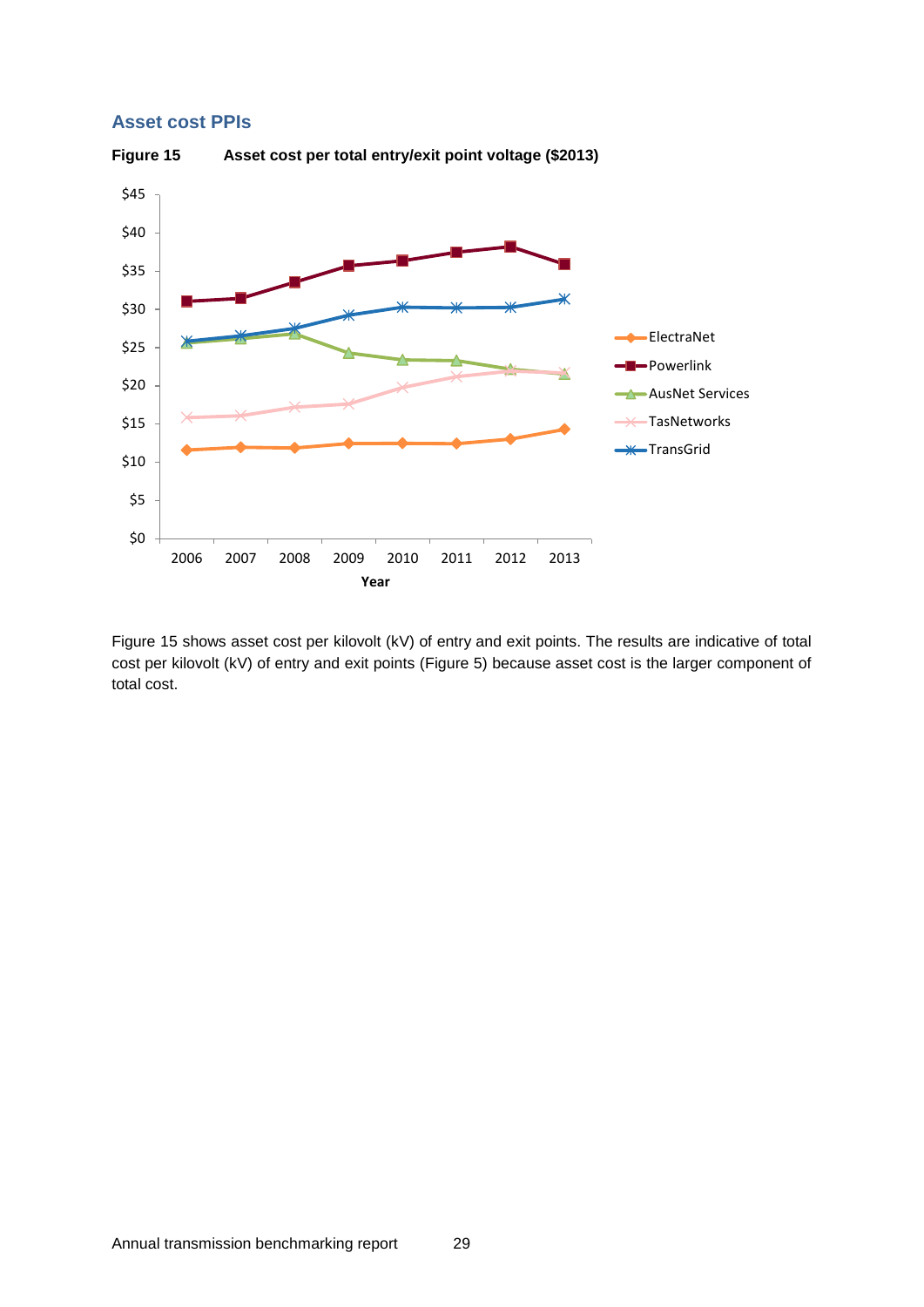<span id="page-29-0"></span>

[Figure 16](#page-29-0) shows asset cost on a per circuit km basis. The results are indicative of total cost per circuit km [\(Figure 6\)](#page-18-0).



**Figure 17 Asset cost per MW of maximum demand (\$2013)**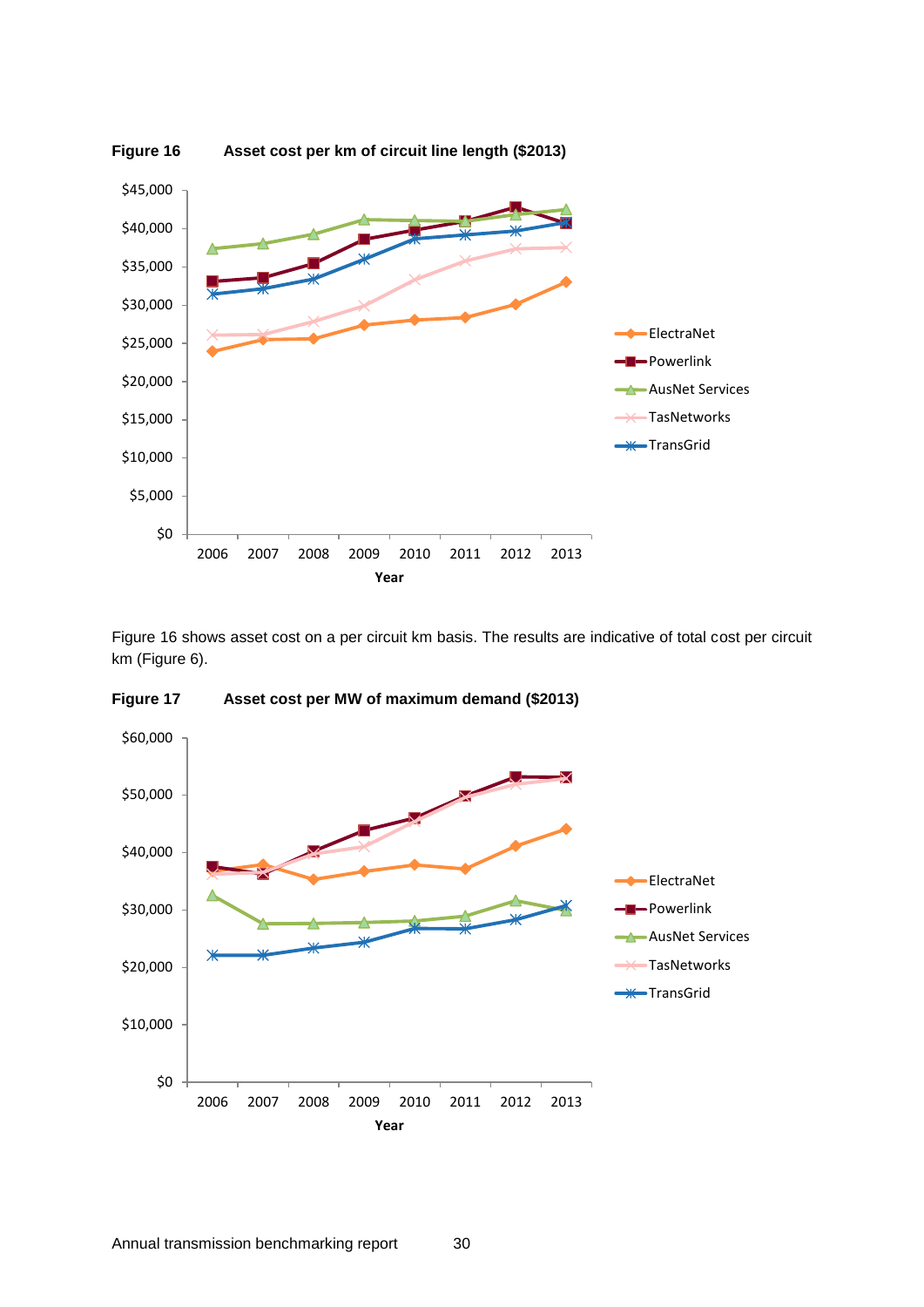Maximum demand is a driver of capex. We consider capex as asset cost, which indicates the amount that consumers are charged annually for the asset inputs of the transmission networks. The results of this asset cost metric are indicative of the equivalent total cost metric [\(Figure 7\)](#page-19-0). TasNetworks performs favourably on this metric (relative to [Figure 7\)](#page-19-0) due to its high opex per MW of maximum demand [\(Figure 13\)](#page-26-1).



<span id="page-30-0"></span>**Figure 18 Asset cost per MVA of downstream transmission capacity (\$2013)**

[Figure 18](#page-30-0) shows asset cost per MVA of transmission capacity. The results are indicative of total cost per MVA of transmission capacity [\(Figure 8\)](#page-20-0).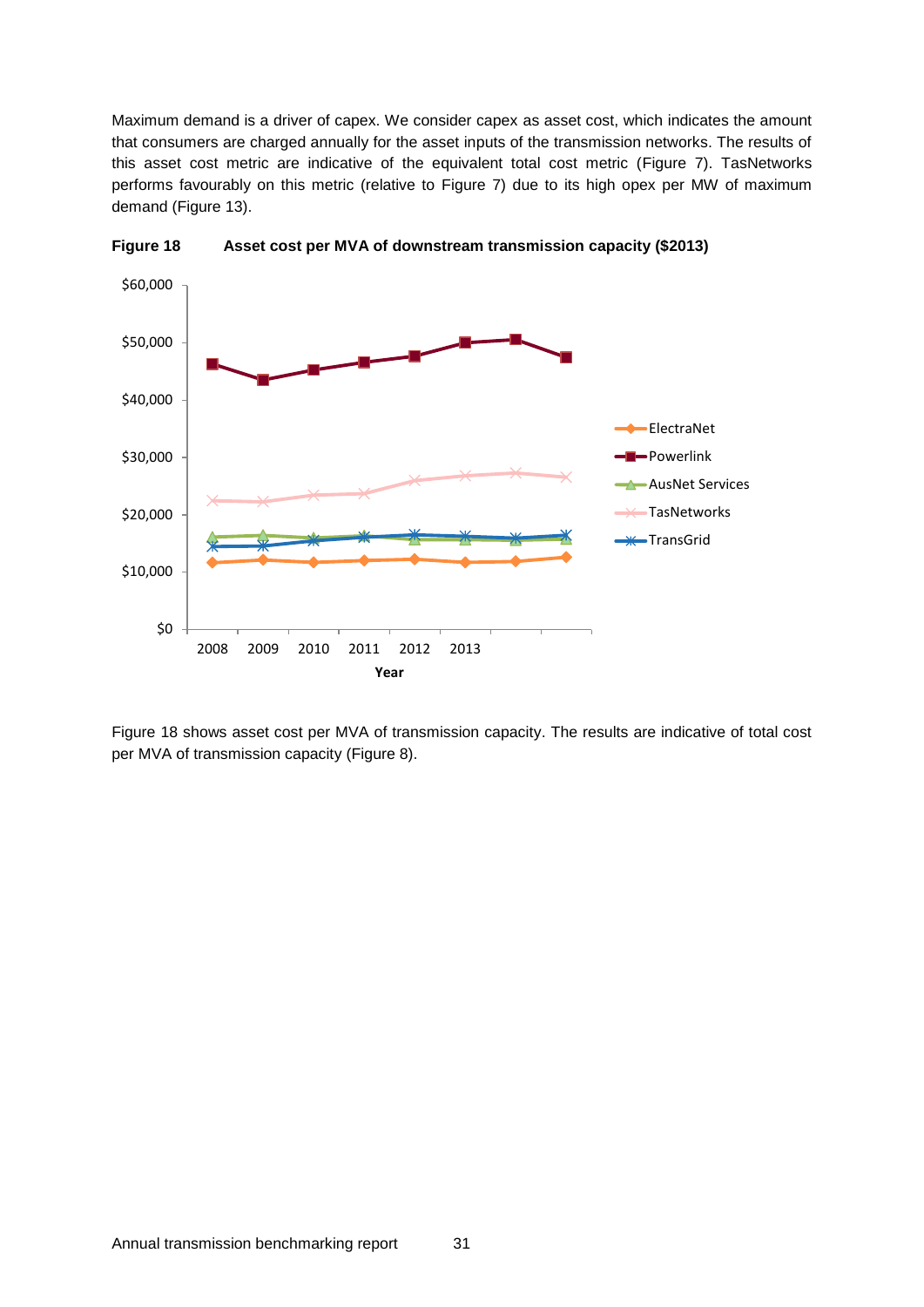## <span id="page-31-0"></span>**Appendix B**

In this appendix we discuss how we calculate the total cost metric and provide insight into the overall expenditures of the transmission networks.

#### **Total cost**

Total cost are the sum of opex and asset cost. It shows the cost the end customer pays for the provision of the transmission network. [Figure 19](#page-31-1) presents the total cost of the networks over time. TransGrid and Powerlink incur the highest total costs, TasNetworks and ElectraNet incur the least; the total cost incurred reflects the size of each network.

As noted, AEMO undertakes the augmentation procurement functions for AusNet Services' transmission network; as such, AusNet Services' reported capital expenditure—and asset costs by extension—is less than it would be if it captured the full costs of augmentation capex.



<span id="page-31-1"></span>**Figure 19 Total costs of the transmission networks (\$million 2013)**

#### **Opex**

Total annual opex differs across each of the transmission networks, with Powerlink spending the most, approximately \$172 million in 2013 and TasNetworks spending the least, approximately \$46 million in the same year. The opex for each of the networks has been stable or shown only a small increase over the 2006–13 period.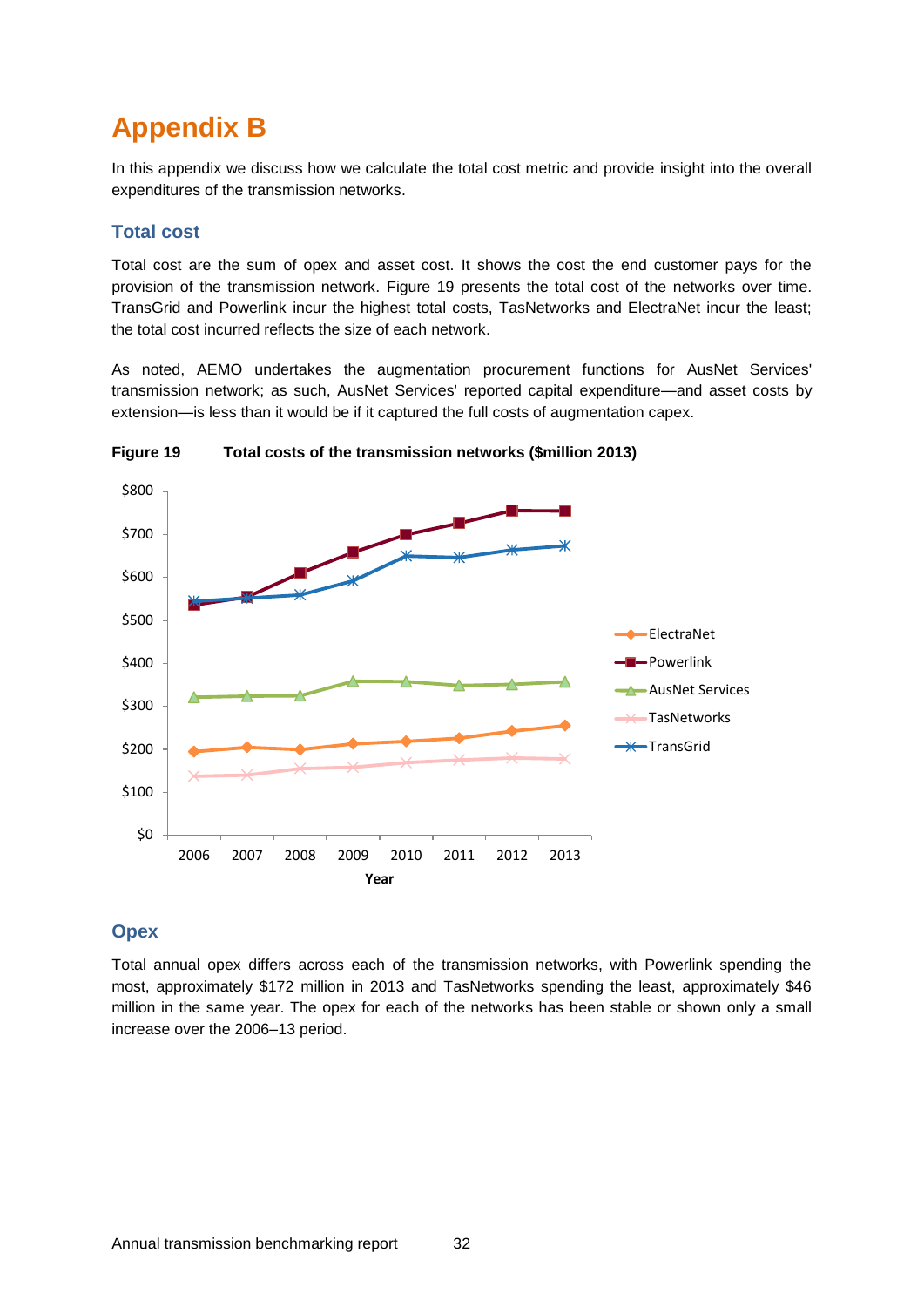<span id="page-32-0"></span>

[Figure 20](#page-32-0) presents total opex. It illustrates that there is considerable difference in opex for each of the transmission networks, which reflects their respective sizes.

#### **Asset cost**

-

As opex is consumed in the period that it is first used it is relatively simple to compare it to outputs delivered in that period. The benchmarking of assets across transmission networks is more complex because assets will provide services over their economic life, which may be several decades. Comparing expenditure on assets (capital expenditure or capex) across networks may not be appropriate as capex may fluctuate from period to period. Capex also reflects new assets installed in the period which may have only provided services for part of the period. Further, such a comparison would not consider the total quantity of assets in place being used to provide services.

To measure the cost of assets used to provide transmission services we have chosen to use a measure of (annualised) asset cost to consumers (asset cost). This represents the amount that consumers are paying annually for the total assets of the businesses. The asset cost is made up of the annual allowances that the transmission networks receive to cover depreciation (return of capital) and the return on investment into their assets (return on capital).

To calculate the asset costs we have applied the average return on capital over the period.<sup>46</sup> Applying the average return on capital over the period accounts for variations in the return on capital across transmission networks and over time. We have adopted a consistent return on capital over time and across transmission networks to avoid differences in the return on capital being a source of difference in our benchmarking measures.

<sup>&</sup>lt;sup>46</sup> We have applied a real vanilla weighted average cost of capital of 6.09. In calculating this average return on capital, we applied the parameters in the AER's rate of return guideline where possible, used a market risk premium of 6.5 per cent based our most recent transmission determination, a risk free rate based on the yield 10 year CGS 365 day averaging period, and a debt risk premium based on an extrapolation of the Bloomberg BBB fair yield curve.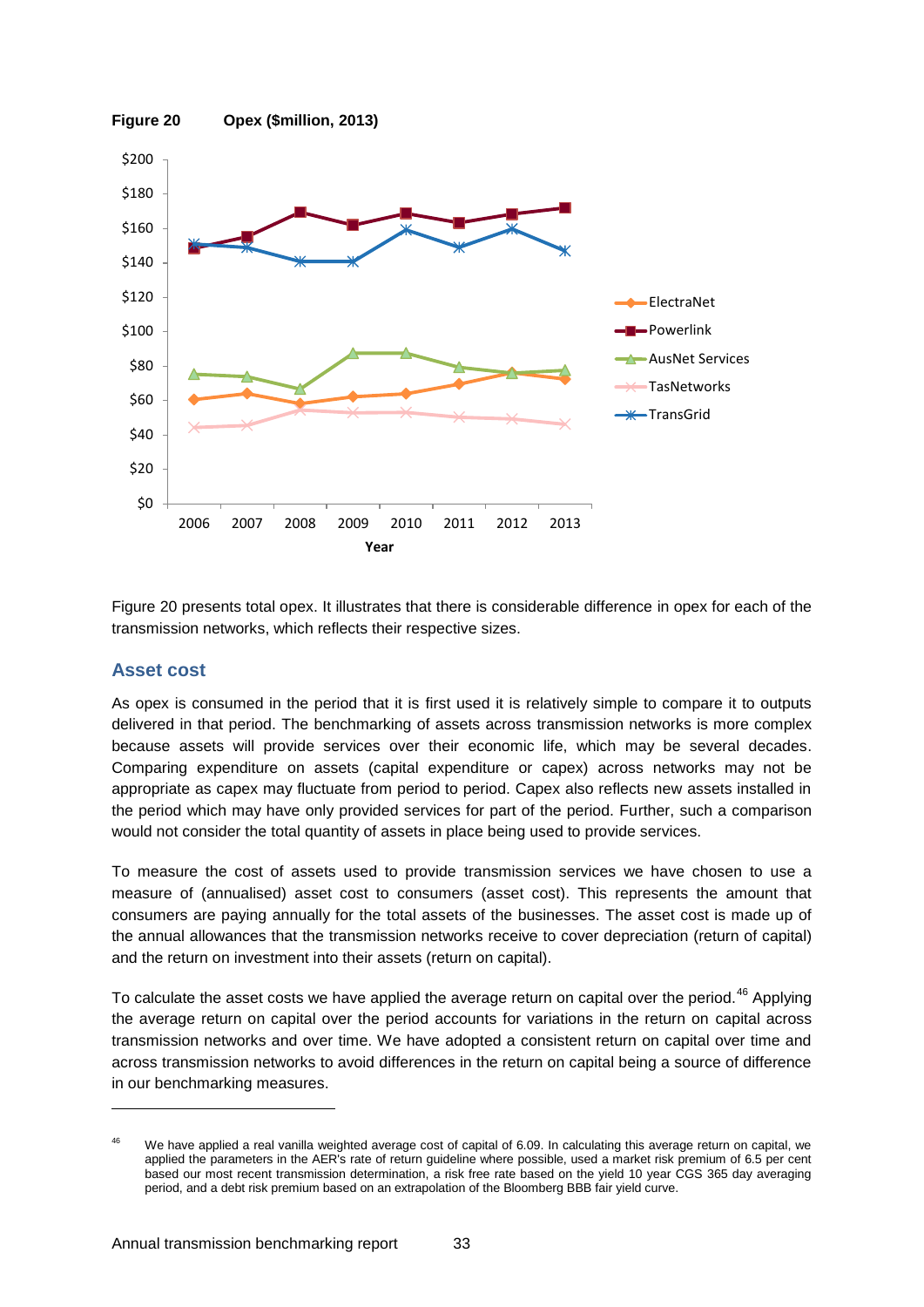In the calculation of total cost we use straight line depreciation as reported by the transmission networks in their response to our economic benchmarking RIN. The RIN required that straight line depreciation be reported in accordance with the approach applied in calculating the regulatory asset base.<sup>47</sup>

[Figure 21](#page-33-0) presents the asset cost of the transmission networks. This is much less volatile than capex over the period (see [Figure 22\)](#page-34-0). Further, asset costs generally reflect the number and value of assets in place.<sup>48</sup> This is illustrated by the larger transmission networks having larger asset costs. The increase in asset costs overtime is due to the transmission networks capital expenditure to augment or replace the network. For example the increase in asset costs for Powerlink is driven by its increased capex from 2008. Again we note that AusNet Services' performance may be affected by the delineation of responsibility between AusNet Services and AEMO.



<span id="page-33-0"></span>

Our measure of asset costs tracks closely to the RABs of the transmission networks. This is expected as the asset costs are derived from the RAB (see [Figure 23\)](#page-35-0).

<sup>&</sup>lt;sup>47</sup> Straight line depreciation entails a constant rate of depreciation over the expected life of an asset. Under this measure asset age should not affect the rate of depreciation unless fully depreciated assets are still utilised. However, asset age will influence the return on investment. The return on investment is calculated as a percentage of the total value of the RAB. This means that as an asset base gets older the return that transmission networks earn on it will decrease with time.

<sup>&</sup>lt;sup>48</sup> Asset cost isn't a perfect measure of the number of assets in a transmission network. This is because asset cost is based upon depreciation and return on assets. The level of depreciation and return on investment will depend on the value of the RAB which is affected by the age of assets in the RAB.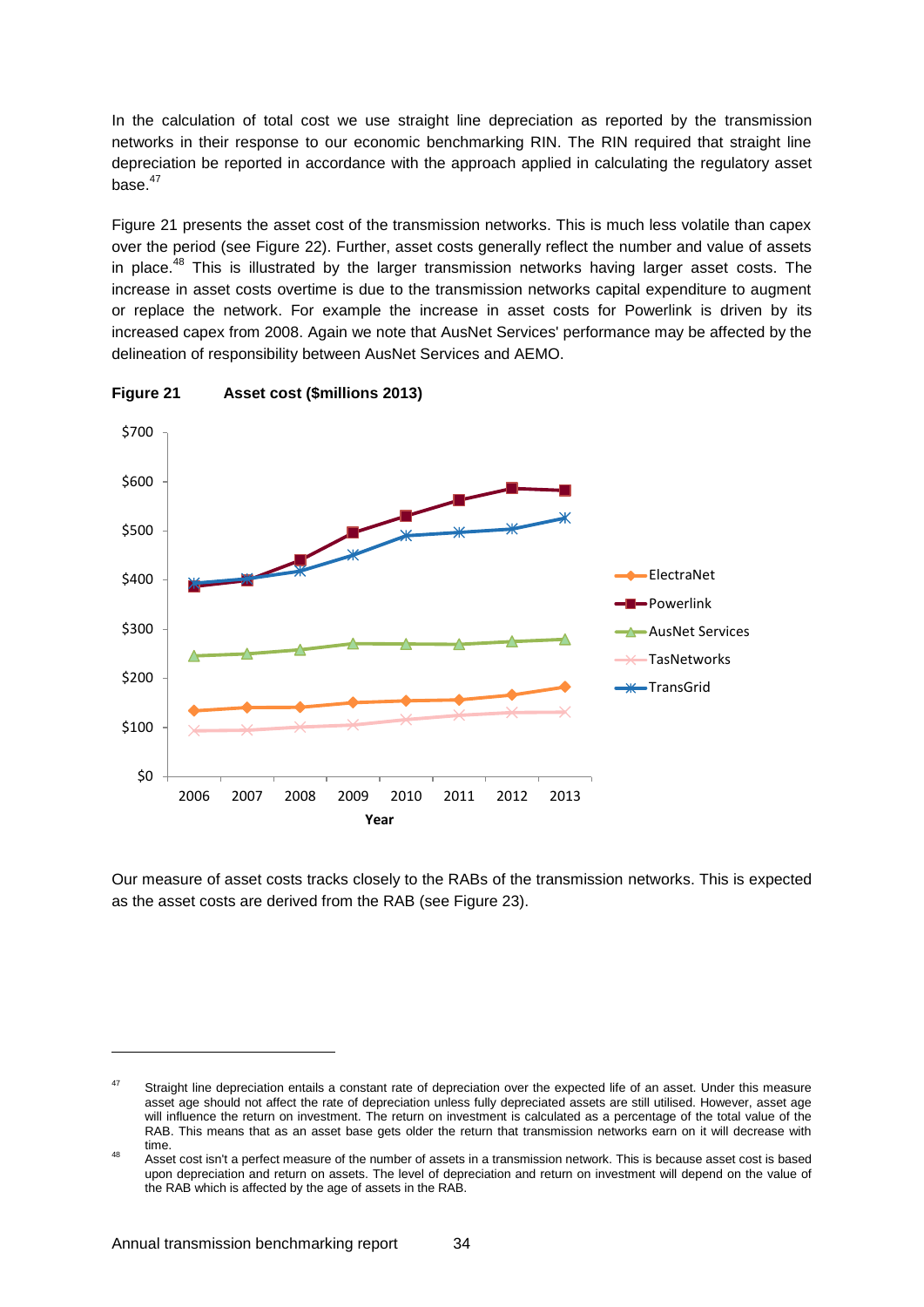<span id="page-34-0"></span>

[Figure 22](#page-34-0) presents the capex spend of the transmission networks from 2006 to 2013, it illustrates the variability in capex from year to year. This variability means that the benchmarking of capex is sensitive to the comparison period selected. It will also depend on where each transmission network is in its network asset lifecycles. Those transmission networks with older assets are likely to spend more on asset replacement than those TNSPs with relatively young assets.

1

<sup>&</sup>lt;sup>49</sup> This has been converted into constant dollar terms using the ABS Weighted Average of Eight Capital Cities CPI.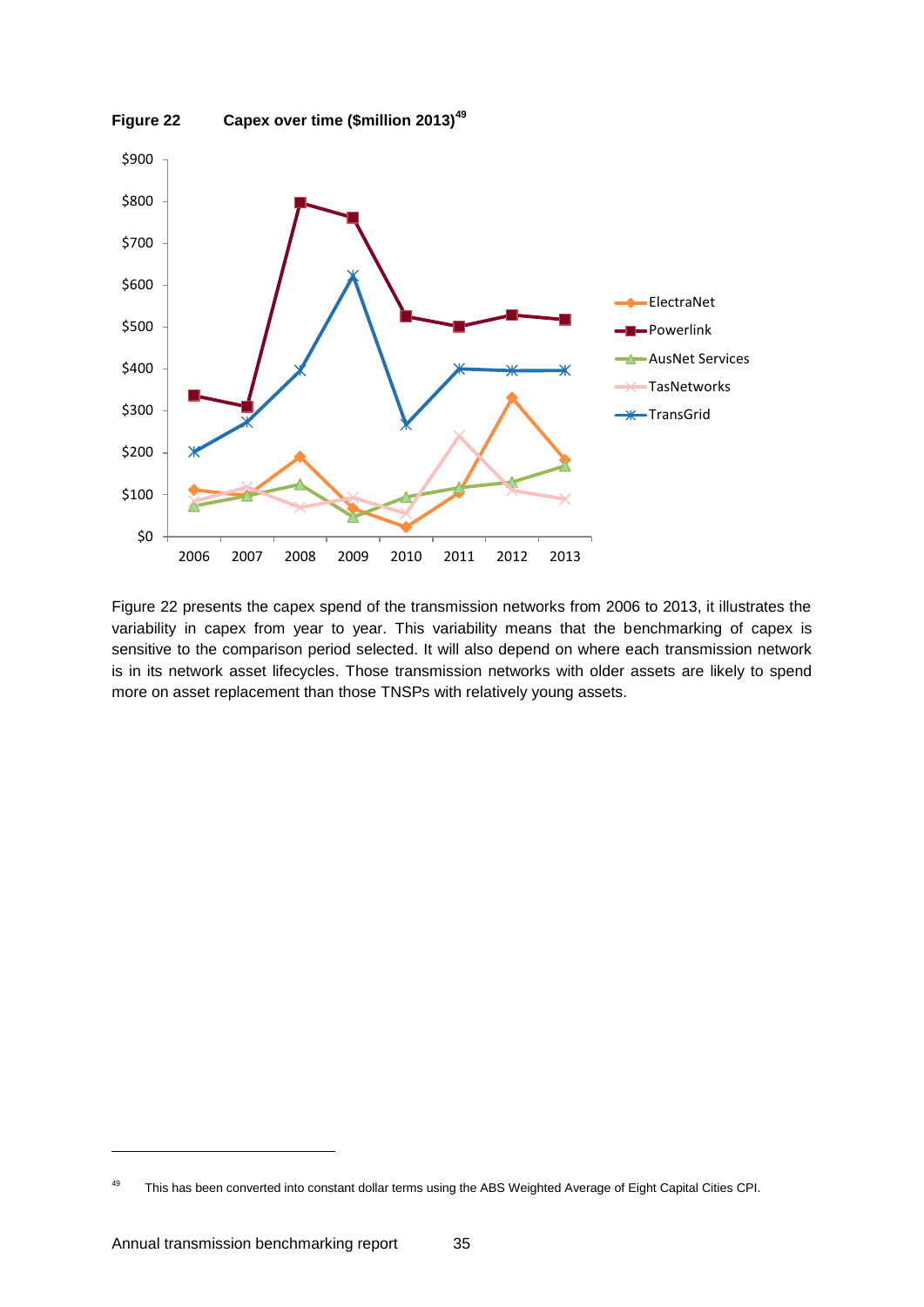<span id="page-35-0"></span>

[Figure 23](#page-35-0) shows the change in the RAB for the transmission networks over the 2006–13 period. Increases in the RAB are attributable to increases in capex, as observed in [Figure 22.](#page-34-0)



<span id="page-35-1"></span>**Figure 24 Average composition of total cost 2009-2013 (\$million 2013)**